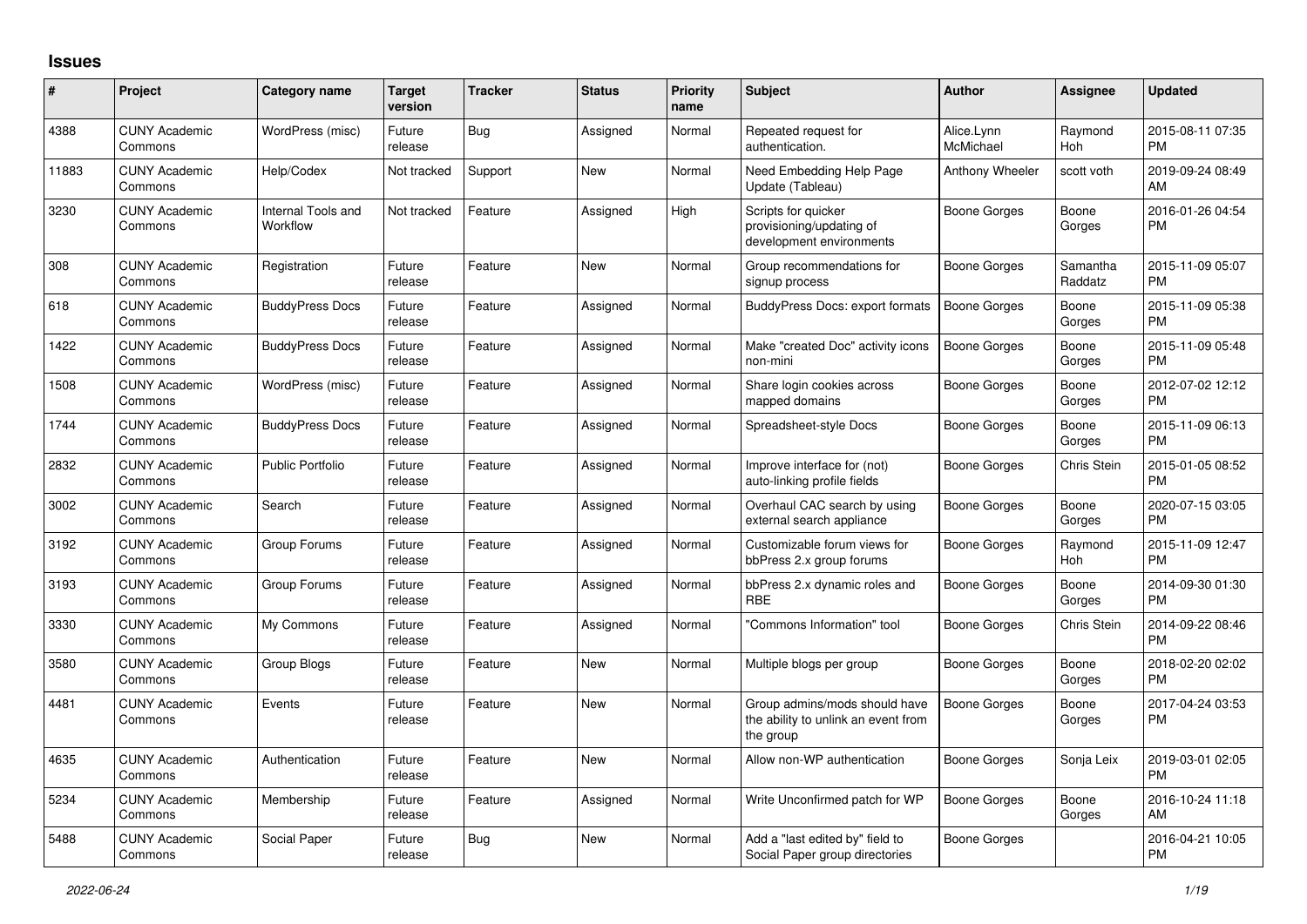| #     | Project                         | <b>Category name</b>        | <b>Target</b><br>version | <b>Tracker</b> | <b>Status</b>        | <b>Priority</b><br>name | <b>Subject</b>                                                                                               | Author              | <b>Assignee</b> | <b>Updated</b>                |
|-------|---------------------------------|-----------------------------|--------------------------|----------------|----------------------|-------------------------|--------------------------------------------------------------------------------------------------------------|---------------------|-----------------|-------------------------------|
| 5489  | <b>CUNY Academic</b><br>Commons | Social Paper                | Future<br>release        | Feature        | <b>New</b>           | Normal                  | Asc/desc sorting for Social Paper<br>directories                                                             | <b>Boone Gorges</b> |                 | 2016-04-21 10:06<br><b>PM</b> |
| 6332  | <b>CUNY Academic</b><br>Commons | WordPress (misc)            | Future<br>release        | Feature        | <b>New</b>           | Normal                  | Allow uploaded files to be marked<br>as private in an ad hoc way                                             | <b>Boone Gorges</b> |                 | 2016-10-17 11:41<br><b>PM</b> |
| 7022  | <b>CUNY Academic</b><br>Commons | Announcements               | Future<br>release        | Bug            | New                  | Normal                  | Sitewide announcements should<br>be displayed on, and dismissable<br>from, mapped domains                    | <b>Boone Gorges</b> | Boone<br>Gorges | 2018-03-22 10:18<br>AM        |
| 7663  | <b>CUNY Academic</b><br>Commons | Social Paper                | Future<br>release        | Bug            | <b>New</b>           | Normal                  | Social Paper notifications not<br>formatted correctly on secondary<br>sites                                  | <b>Boone Gorges</b> | Boone<br>Gorges | 2018-04-16 03:52<br><b>PM</b> |
| 9720  | <b>CUNY Academic</b><br>Commons | Authentication              | Future<br>release        | Feature        | <b>New</b>           | Normal                  | The Commons should be an<br>oAuth provider                                                                   | <b>Boone Gorges</b> |                 | 2019-03-01 02:04<br><b>PM</b> |
| 9926  | <b>CUNY Academic</b><br>Commons | <b>WordPress Plugins</b>    | Future<br>release        | Bug            | <b>New</b>           | Normal                  | twitter-mentions-as-comments<br>cron jobs can run long                                                       | <b>Boone Gorges</b> | Boone<br>Gorges | 2018-10-24 12:34<br><b>PM</b> |
| 10380 | <b>CUNY Academic</b><br>Commons | WordPress (misc)            | Future<br>release        | Feature        | In Progress          | Normal                  | Remove blacklisted plugins                                                                                   | <b>Boone Gorges</b> |                 | 2022-04-26 12:00<br><b>PM</b> |
| 10580 | <b>CUNY Academic</b><br>Commons | Information<br>Architecture | Future<br>release        | Design/UX      | New                  | Normal                  | Primary nav item review                                                                                      | <b>Boone Gorges</b> | Sara Cannon     | 2021-11-19 12:37<br><b>PM</b> |
| 10794 | <b>CUNY Academic</b><br>Commons | Performance                 | Not tracked              | <b>Bug</b>     | <b>New</b>           | Normal                  | Memcached connection<br>occasionally breaks                                                                  | <b>Boone Gorges</b> | Boone<br>Gorges | 2018-12-06 03:30<br><b>PM</b> |
| 11024 | <b>CUNY Academic</b><br>Commons | WordPress (misc)            | Future<br>release        | Bug            | New                  | Normal                  | Subsites should not show "you<br>should update your .htaccess<br>now" notice after permalink<br>setting save | <b>Boone Gorges</b> |                 | 2019-01-28 01:35<br><b>PM</b> |
| 11392 | <b>CUNY Academic</b><br>Commons |                             | Future<br>release        | Bug            | <b>New</b>           | Normal                  | Migrate users away from<br><b>StatPress</b>                                                                  | <b>Boone Gorges</b> |                 | 2019-04-23 03:53<br><b>PM</b> |
| 11517 | <b>CUNY Academic</b><br>Commons |                             | Not tracked              | Feature        | Assigned             | Normal                  | wp-accessibility plugin should not<br>strip 'target="_blank" by default                                      | <b>Boone Gorges</b> | Laurie Hurson   | 2019-09-24 09:57<br>AM        |
| 11834 | <b>CUNY Academic</b><br>Commons | <b>Group Files</b>          | Future<br>release        | Feature        | New                  | Normal                  | Improved tools for managing<br>group file folders                                                            | <b>Boone Gorges</b> | Sonja Leix      | 2019-09-06 03:55<br><b>PM</b> |
| 11945 | <b>CUNY Academic</b><br>Commons | Reckoning                   | Future<br>release        | Feature        | Reporter<br>Feedback | Normal                  | Add Comments bubble to<br>Reckoning views                                                                    | <b>Boone Gorges</b> | Boone<br>Gorges | 2019-11-12 05:14<br><b>PM</b> |
| 12042 | <b>CUNY Academic</b><br>Commons | <b>Email Notifications</b>  | Future<br>release        | Feature        | <b>New</b>           | Normal                  | Improved error logging for BPGES<br>send queue                                                               | <b>Boone Gorges</b> | Boone<br>Gorges | 2021-11-19 12:25<br>PM        |
| 12091 | <b>CUNY Academic</b><br>Commons | Group Files                 | Future<br>release        | Feature        | New                  | Normal                  | Improved pre-upload file<br>validation for bp-group-documents                                                | <b>Boone Gorges</b> | Boone<br>Gorges | 2019-11-14 01:21<br><b>PM</b> |
| 12436 | <b>CUNY Academic</b><br>Commons |                             | Not tracked              | <b>Bug</b>     | Assigned             | Normal                  | Nightly system downtime                                                                                      | <b>Boone Gorges</b> |                 | 2020-08-01 09:30<br>AM        |
| 12911 | <b>CUNY Academic</b><br>Commons |                             | Not tracked              | Feature        | New                  | Normal                  | Block access to xmlrpc.php based<br>on User-Agent                                                            | Boone Gorges        | Boone<br>Gorges | 2020-06-09 05:12<br>PM        |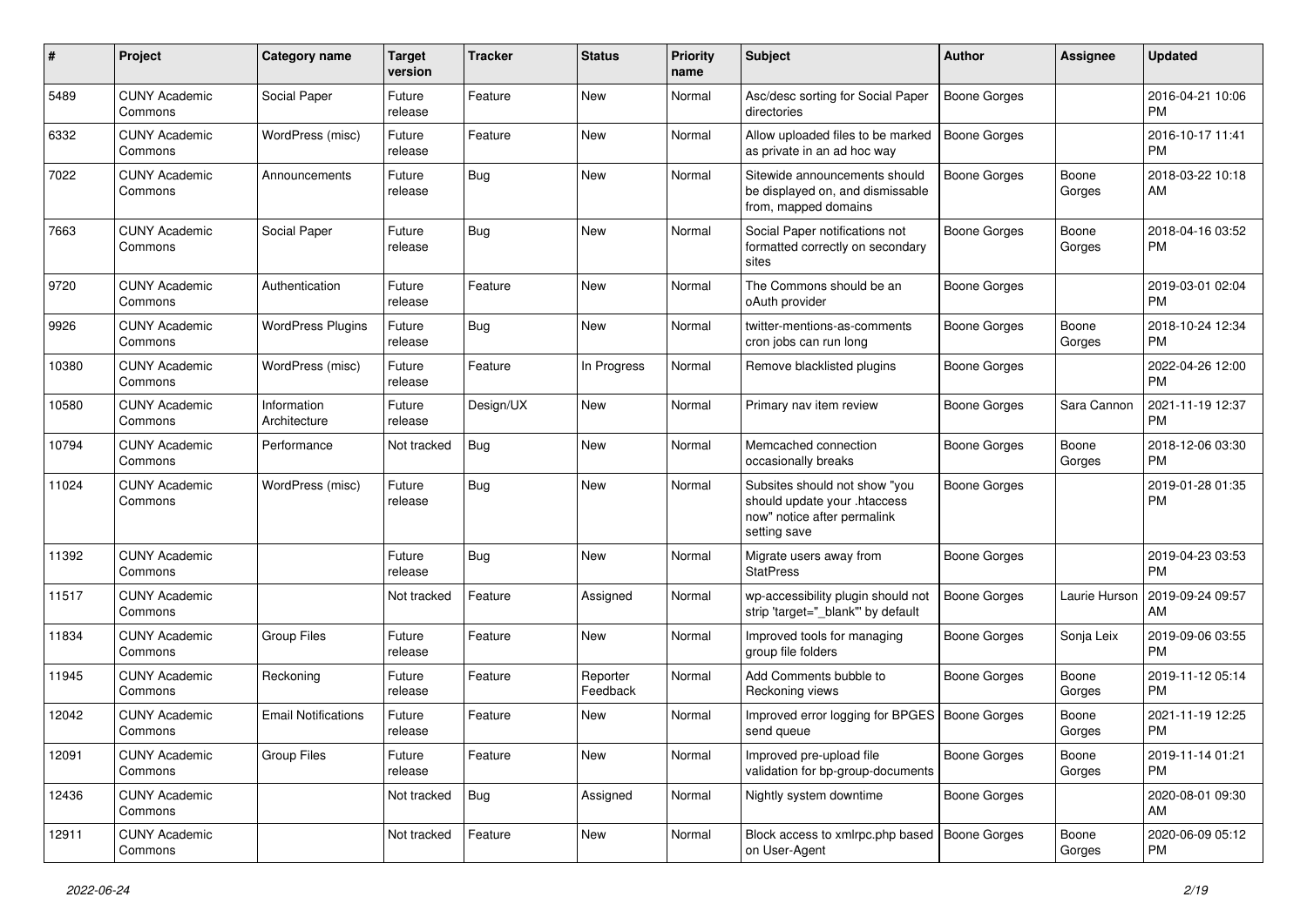| #     | Project                         | <b>Category name</b>           | <b>Target</b><br>version | <b>Tracker</b> | <b>Status</b> | <b>Priority</b><br>name | Subject                                                                                       | Author              | Assignee          | <b>Updated</b>                |
|-------|---------------------------------|--------------------------------|--------------------------|----------------|---------------|-------------------------|-----------------------------------------------------------------------------------------------|---------------------|-------------------|-------------------------------|
| 13048 | <b>CUNY Academic</b><br>Commons | Shortcodes and<br>embeds       | Future<br>release        | Feature        | New           | Normal                  | Jupyter Notebooks support                                                                     | <b>Boone Gorges</b> |                   | 2020-07-14 11:46<br>AM        |
| 13331 | <b>CUNY Academic</b><br>Commons | Site cloning                   | Future<br>release        | Bug            | New           | Normal                  | Combine Site Template and<br>Clone operations                                                 | <b>Boone Gorges</b> | Jeremy Felt       | 2021-11-19 12:39<br><b>PM</b> |
| 13358 | <b>CUNY Academic</b><br>Commons | Group Forums                   | Future<br>release        | Feature        | New           | Normal                  | Improved UI for group forum<br>threading settings                                             | <b>Boone Gorges</b> | Raymond<br>Hoh    | 2021-11-19 12:27<br><b>PM</b> |
| 13466 | <b>CUNY Academic</b><br>Commons | Cavalcade                      | Future<br>release        | Feature        | New           | Normal                  | Automated cleanup for duplicate<br>Cavalcade tasks                                            | Boone Gorges        | Boone<br>Gorges   | 2020-10-13 05:24<br><b>PM</b> |
| 13835 | <b>CUNY Academic</b><br>Commons | WordPress (misc)               | Future<br>release        | Feature        | <b>New</b>    | Normal                  | Allow OneSearch widget to have<br>'CUNY' as campus                                            | <b>Boone Gorges</b> | Boone<br>Gorges   | 2021-11-19 12:39<br><b>PM</b> |
| 13891 | <b>CUNY Academic</b><br>Commons | Internal Tools and<br>Workflow | 2.1.0                    | Feature        | <b>New</b>    | Normal                  | Migrate automated linting to<br>GitHub Actions                                                | <b>Boone Gorges</b> | Jeremy Felt       | 2022-05-26 10:45<br>AM        |
| 14184 | <b>CUNY Academic</b><br>Commons | <b>Public Portfolio</b>        | Future<br>release        | Feature        | New           | Normal                  | Centralized mechanism for storing<br>Campus affiliations                                      | Boone Gorges        | Boone<br>Gorges   | 2022-01-04 11:35<br>AM        |
| 14309 | <b>CUNY Academic</b><br>Commons | Group Library                  | Future<br>release        | Feature        | New           | Normal                  | Better handling of<br>bp_group_document file<br>download attempts when file is<br>not present | <b>Boone Gorges</b> | Boone<br>Gorges   | 2021-11-19 12:28<br><b>PM</b> |
| 14987 | <b>CUNY Academic</b><br>Commons | <b>WordPress Plugins</b>       | Future<br>release        | Bug            | New           | Normal                  | Elementor update causes<br>database freeze-up                                                 | <b>Boone Gorges</b> | Boone<br>Gorges   | 2021-11-29 12:02<br><b>PM</b> |
| 15194 | <b>CUNY Academic</b><br>Commons | Internal Tools and<br>Workflow | 2.1.0                    | Feature        | <b>New</b>    | Normal                  | PHPCS sniff for un-restored<br>switch_to_blog() calls                                         | <b>Boone Gorges</b> | Jeremy Felt       | 2022-05-26 10:45<br>AM        |
| 15883 | <b>CUNY Academic</b><br>Commons |                                | 2.1.0                    | Feature        | New           | Normal                  | Release BPGES update                                                                          | <b>Boone Gorges</b> | Boone<br>Gorges   | 2022-05-26 10:39<br>AM        |
| 16092 | <b>CUNY Academic</b><br>Commons |                                | Future<br>release        | Feature        | Hold          | Normal                  | Don't show main site in Site<br>search results                                                | Boone Gorges        | Boone<br>Gorges   | 2022-05-17 03:12<br><b>PM</b> |
| 1165  | <b>CUNY Academic</b><br>Commons | <b>Email Invitations</b>       | Future<br>release        | Feature        | Assigned      | Low                     | Allow saved lists of invitees under<br>Send Invites                                           | Boone Gorges        | Boone<br>Gorges   | 2015-11-09 06:03<br><b>PM</b> |
| 1166  | <b>CUNY Academic</b><br>Commons | <b>Email Invitations</b>       | Future<br>release        | Feature        | New           | Low                     | Better organizational tools for<br>Sent Invites                                               | <b>Boone Gorges</b> | Boone<br>Gorges   | 2015-11-09 06:02<br><b>PM</b> |
| 1167  | <b>CUNY Academic</b><br>Commons | <b>Email Invitations</b>       | Future<br>release        | Feature        | New           | Low                     | Allow email invitations to be<br>resent                                                       | <b>Boone Gorges</b> | Boone<br>Gorges   | 2015-11-12 12:53<br>AM        |
| 1417  | <b>CUNY Academic</b><br>Commons | <b>BuddyPress Docs</b>         | Future<br>release        | Feature        | Assigned      | Low                     | Bulk actions for BuddyPress Docs                                                              | Boone Gorges        | Boone<br>Gorges   | 2016-10-17 10:41<br>PM        |
| 1423  | <b>CUNY Academic</b><br>Commons | BuddyPress (misc)              | Future<br>release        | Feature        | Assigned      | Low                     | Show an avatar for pingback<br>comment activity items                                         | Boone Gorges        | <b>Tahir Butt</b> | 2016-10-24 12:03<br><b>PM</b> |
| 1983  | <b>CUNY Academic</b><br>Commons | Home Page                      | Future<br>release        | Feature        | Assigned      | Low                     | Media Library integration with<br>Featured Content plugin                                     | Boone Gorges        | Dominic<br>Giglio | 2014-03-17 10:34<br>AM        |
| 3048  | <b>CUNY Academic</b><br>Commons | Public Portfolio               | Future<br>release        | Feature        | New           | Low                     | Images for rich text profile fields                                                           | Boone Gorges        | Boone<br>Gorges   | 2014-02-19 12:56<br>PM        |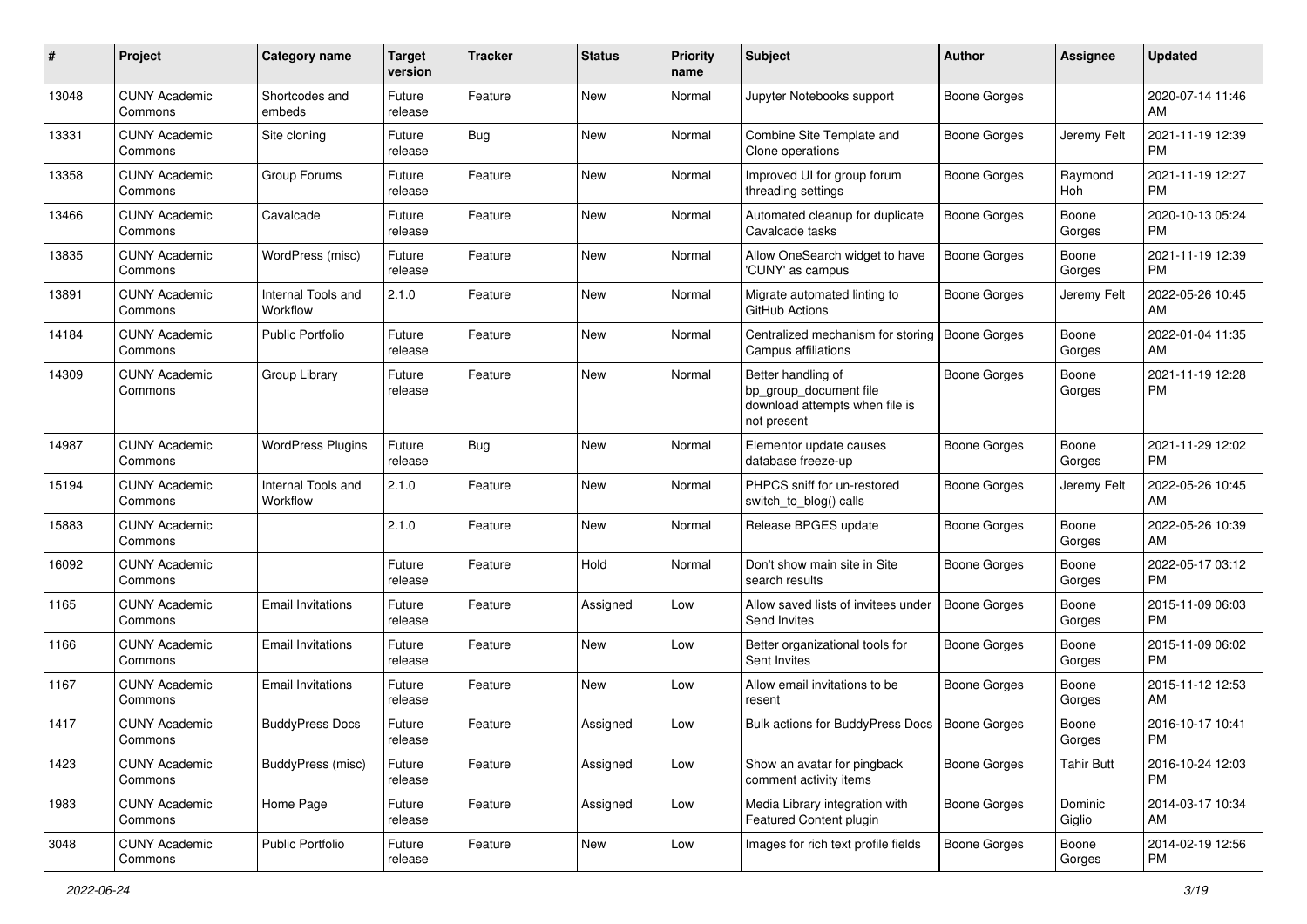| #     | Project                                                                 | <b>Category name</b>     | <b>Target</b><br>version | <b>Tracker</b> | <b>Status</b>        | <b>Priority</b><br>name | <b>Subject</b>                                                   | <b>Author</b>      | Assignee              | <b>Updated</b>                |
|-------|-------------------------------------------------------------------------|--------------------------|--------------------------|----------------|----------------------|-------------------------|------------------------------------------------------------------|--------------------|-----------------------|-------------------------------|
| 6749  | <b>CUNY Academic</b><br>Commons                                         | Events                   | Future<br>release        | Bug            | <b>New</b>           | Low                     | BPEO iCal request can trigger<br>very large number of DB queries | Boone Gorges       | Raymond<br>Hoh        | 2016-11-15 10:09<br><b>PM</b> |
| 1460  | <b>CUNY Academic</b><br>Commons                                         | Analytics                | Future<br>release        | Feature        | Assigned             | Normal                  | <b>Update System Report</b>                                      | <b>Brian Foote</b> | Boone<br>Gorges       | 2015-11-09 06:13<br><b>PM</b> |
| 860   | <b>CUNY Academic</b><br>Commons                                         | Design                   | Future<br>release        | Design/UX      | Assigned             | Normal                  | <b>Standardize Button Treatment</b><br>Across the Commons        | Chris Stein        | Chris Stein           | 2014-05-01 09:45<br>AM        |
| 2666  | <b>CUNY Academic</b><br>Commons                                         | About page               | Not tracked              | Documentation  | Assigned             | Normal                  | <b>Update About Text</b>                                         | Chris Stein        | Luke Waltzer          | 2016-03-04 11:19<br>AM        |
| 2881  | <b>CUNY Academic</b><br>Commons                                         | <b>Public Portfolio</b>  | Future<br>release        | Feature        | Assigned             | Normal                  | Redesign the UX for Profiles                                     | <b>Chris Stein</b> | Chris Stein           | 2016-10-13 12:45<br><b>PM</b> |
| 3059  | <b>CUNY Academic</b><br>Commons                                         | Group Forums             | Future<br>release        | Design/UX      | New                  | Normal                  | Forum Post Permissable Content<br><b>Explanatory Text</b>        | Chris Stein        | Chris Stein           | 2015-04-02 11:27<br>AM        |
| 3565  | <b>CUNY Academic</b><br>Commons                                         | My Commons               | Not tracked              | Documentation  | <b>New</b>           | Normal                  | Load Newest inconsistencies                                      | Chris Stein        | scott voth            | 2015-11-09 01:16<br><b>PM</b> |
| 13199 | <b>CUNY Academic</b><br>Commons                                         | Group Forums             | Future<br>release        | Feature        | <b>New</b>           | Normal                  | <b>Favoring Groups over bbPress</b><br>plugin                    | Colin McDonald     | Colin<br>McDonald     | 2021-11-19 12:28<br><b>PM</b> |
| 13370 | <b>CUNY Academic</b><br>Commons                                         | Group Library            | Future<br>release        | Feature        | <b>New</b>           | Normal                  | Library bulk deletion and folder<br>editing                      | Colin McDonald     | Boone<br>Gorges       | 2020-10-13 10:41<br>AM        |
| 15210 | <b>CUNY Academic</b><br>Commons                                         | Analytics                | Not tracked              | Design/UX      | <b>New</b>           | Normal                  | Google Analytics improvements                                    | Colin McDonald     | Boone<br>Gorges       | 2022-05-24 10:47<br>AM        |
| 9729  | <b>CUNY Academic</b><br>Commons                                         | <b>SEO</b>               | Not tracked              | Support        | <b>New</b>           | Normal                  | 503 Errors showing on<br>newlaborforum.cuny.edu                  | Diane Krauthamer   | Raymond<br>Hoh        | 2018-05-22 04:48<br><b>PM</b> |
| 3615  | <b>CUNY Academic</b><br>Commons                                         | Redmine                  | Not tracked              | Feature        | New                  | Low                     | Create Redmine issues via email                                  | Dominic Giglio     | Boone<br>Gorges       | 2017-11-16 11:36<br>AM        |
| 11968 | JustPublics@365<br>MediaCamp                                            |                          |                          | Feature        | <b>New</b>           | Normal                  | Nanoscience Retractable Display<br>Unit                          | Donald Cherry      | Bonnie<br>Eissner     | 2021-02-19 08:50<br>AM        |
| 12062 | AD/O365 Transition<br>from NonMatric to<br><b>Matriculated Students</b> |                          |                          | Feature        | In Progress          | Normal                  | create solution and console<br>project                           | Emilio Rodriguez   | Emilio<br>Rodriguez   | 2019-11-12 03:56<br><b>PM</b> |
| 13457 | <b>CUNY Academic</b><br>Commons                                         | Group Forums             | 2.0.2                    | Bug            | <b>New</b>           | High                    | Forum post not sending<br>notifications                          | Filipa Calado      | Raymond<br>Hoh        | 2022-06-14 11:36<br>AM        |
| 11545 | <b>CUNY Academic</b><br>Commons                                         | <b>WordPress Plugins</b> | Not tracked              | Support        | <b>New</b>           | Normal                  | Twitter searches in WordPress                                    | Gina Cherry        | Matt Gold             | 2019-09-23 01:03<br><b>PM</b> |
| 11649 | <b>CUNY Academic</b><br>Commons                                         | <b>WordPress Plugins</b> | 2.0.2                    | <b>Bug</b>     | In Progress          | Normal                  | CC license displayed on every<br>page                            | Gina Cherry        | Raymond<br>Hoh        | 2022-06-14 11:36<br>AM        |
| 12004 | <b>CUNY Academic</b><br>Commons                                         |                          | Not tracked              | Support        | Reporter<br>Feedback | Normal                  | Notifications for spam blog<br>comments                          | Gina Cherry        | Raymond<br><b>Hoh</b> | 2019-11-01 12:05<br><b>PM</b> |
| 14842 | <b>CUNY Academic</b><br>Commons                                         |                          | Not tracked              | Support        | Reporter<br>Feedback | Normal                  | Question about widgets and block<br>editor                       | Gina Cherry        |                       | 2021-10-06 03:01<br><b>PM</b> |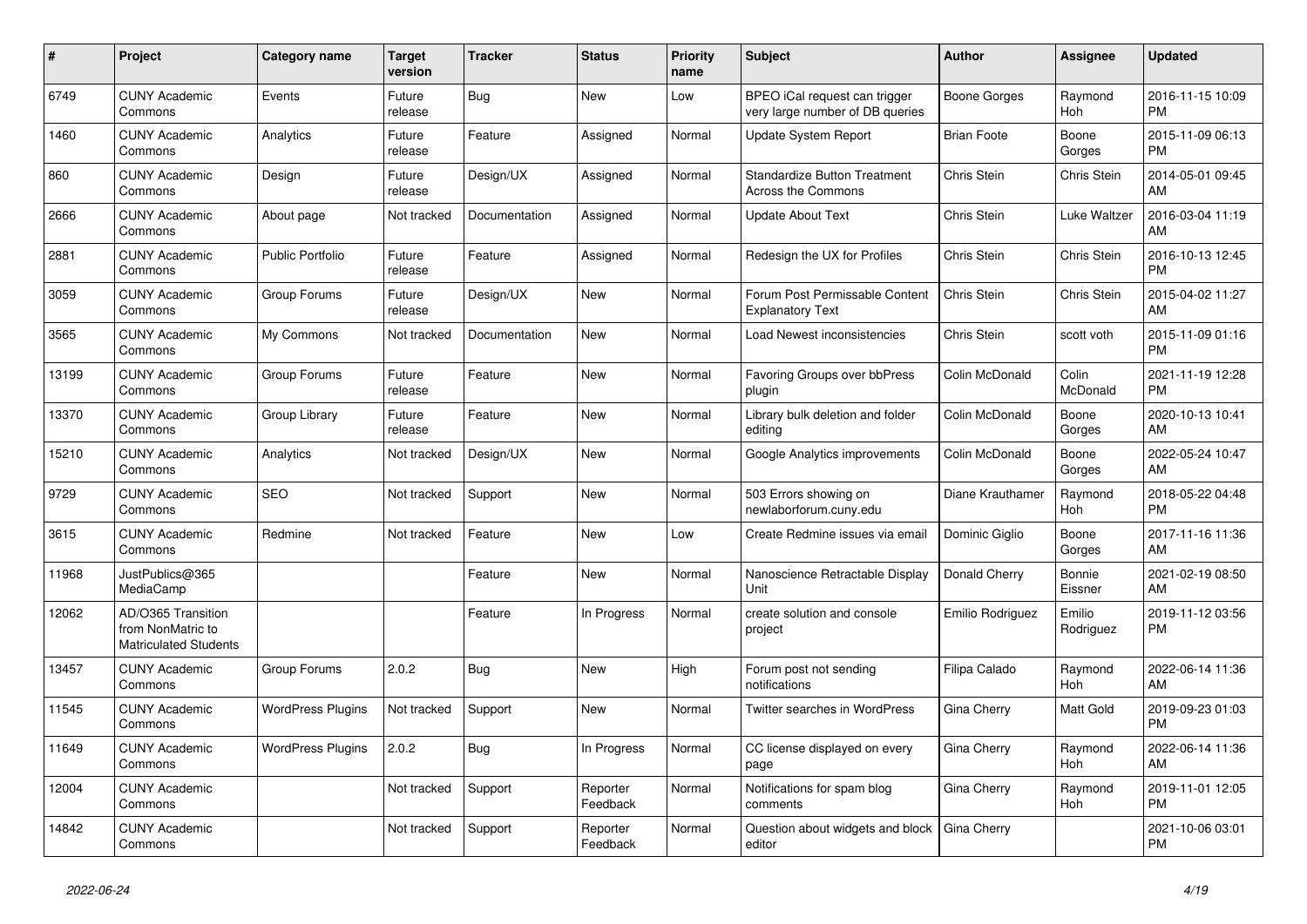| #     | Project                         | <b>Category name</b>     | <b>Target</b><br>version | <b>Tracker</b> | <b>Status</b>        | <b>Priority</b><br>name | <b>Subject</b>                                                               | <b>Author</b> | Assignee            | <b>Updated</b>                |
|-------|---------------------------------|--------------------------|--------------------------|----------------|----------------------|-------------------------|------------------------------------------------------------------------------|---------------|---------------------|-------------------------------|
| 3473  | <b>CUNY Academic</b><br>Commons | <b>User Experience</b>   | Future<br>release        | Feature        | Assigned             | Normal                  | Commons profile: Add help info<br>about "Positions" replacing "title"        | Keith Miyake  | Samantha<br>Raddatz | 2015-11-09 02:28<br><b>PM</b> |
| 6755  | <b>CUNY Academic</b><br>Commons | WordPress (misc)         | Future<br>release        | <b>Bug</b>     | <b>New</b>           | Normal                  | Cannot Deactivate Plugin                                                     | Laura Kane    |                     | 2016-11-16 01:12<br><b>PM</b> |
| 9289  | <b>CUNY Academic</b><br>Commons | <b>WordPress Plugins</b> | Future<br>release        | Bug            | Reporter<br>Feedback | Normal                  | Email Users Plugin                                                           | Laurie Hurson | Boone<br>Gorges     | 2018-10-24 12:34<br><b>PM</b> |
| 11131 | <b>CUNY Academic</b><br>Commons |                          | Future<br>release        | Feature        | Reporter<br>Feedback | Normal                  | <b>Image Annotation Plugins</b>                                              | Laurie Hurson |                     | 2019-02-26 11:33<br>AM        |
| 11415 | <b>CUNY Academic</b><br>Commons | <b>WordPress Plugins</b> | Not tracked              | Bug            | Reporter<br>Feedback | Normal                  | <b>Blog Subscriptions in Jetpack</b>                                         | Laurie Hurson |                     | 2019-05-14 10:34<br>AM        |
| 11789 | <b>CUNY Academic</b><br>Commons | Courses                  | Future<br>release        | Feature        | New                  | Normal                  | Ability to remove item from<br>Courses list                                  | Laurie Hurson | Sonja Leix          | 2019-09-24 12:28<br><b>PM</b> |
| 11843 | <b>CUNY Academic</b><br>Commons | WordPress (misc)         | Future<br>release        | Design/UX      | New                  | Normal                  | Tweaking the Gutenberg Editor<br>Interface                                   | Laurie Hurson |                     | 2022-04-26 12:00<br><b>PM</b> |
| 11879 | <b>CUNY Academic</b><br>Commons |                          | Not tracked              | Bug            | <b>New</b>           | Normal                  | Hypothesis comments appearing<br>on multiple, different pdfs across<br>blogs | Laurie Hurson | Laurie Hurson       | 2019-09-19 02:39<br><b>PM</b> |
| 12121 | <b>CUNY Academic</b><br>Commons | <b>WordPress Plugins</b> | 2.0.2                    | Feature        | Reporter<br>Feedback | Normal                  | Embedding H5P Iframes on<br>Commons Site                                     | Laurie Hurson | Boone<br>Gorges     | 2022-06-14 11:36<br>AM        |
| 12328 | <b>CUNY Academic</b><br>Commons |                          | Not tracked              | Support        | <b>New</b>           | Normal                  | Sign up Code for Non-CUNY<br>Faculty                                         | Laurie Hurson |                     | 2020-01-28 10:25<br>AM        |
| 12438 | <b>CUNY Academic</b><br>Commons | Courses                  | Not tracked              | Bug            | <b>New</b>           | Normal                  | Site appearing twice                                                         | Laurie Hurson | Boone<br>Gorges     | 2020-02-18 01:34<br><b>PM</b> |
| 12446 | <b>CUNY Academic</b><br>Commons | Groups (misc)            | Future<br>release        | Feature        | Reporter<br>Feedback | Normal                  | Toggle default site to group forum<br>posting                                | Laurie Hurson | Laurie Hurson       | 2020-03-10 11:57<br>AM        |
| 12484 | <b>CUNY Academic</b><br>Commons |                          | Not tracked              | Support        | Reporter<br>Feedback | Normal                  | Sign up Code for COIL Course<br>starting in March                            | Laurie Hurson | Matt Gold           | 2020-03-02 02:26<br><b>PM</b> |
| 13650 | <b>CUNY Academic</b><br>Commons | Group Library            | Future<br>release        | Feature        | <b>New</b>           | Normal                  | Forum Attachments in Group<br>Library                                        | Laurie Hurson |                     | 2021-11-19 12:30<br><b>PM</b> |
| 14439 | <b>CUNY Academic</b><br>Commons | Spam/Spam<br>Prevention  | 2.0.2                    | Support        | Assigned             | Normal                  | Aprroved comments held for<br>moderation                                     | Laurie Hurson | Raymond<br>Hoh      | 2022-06-14 11:36<br>AM        |
| 14475 | <b>CUNY Academic</b><br>Commons |                          | Not tracked              | Publicity      | <b>New</b>           | Normal                  | OER Showcase Page                                                            | Laurie Hurson | Laurie Hurson       | 2021-09-14 10:46<br>AM        |
| 14504 | <b>CUNY Academic</b><br>Commons |                          | Not tracked              | Publicity      | Reporter<br>Feedback | Normal                  | Adding showcases to home page<br>menu                                        | Laurie Hurson | Boone<br>Gorges     | 2022-01-19 03:26<br><b>PM</b> |
| 14538 | <b>CUNY Academic</b><br>Commons |                          | Not tracked              | Support        | Reporter<br>Feedback | Normal                  | <b>Weebly To Commons</b>                                                     | Laurie Hurson |                     | 2021-09-14 10:47<br>AM        |
| 14787 | <b>CUNY Academic</b><br>Commons | <b>Plugin Packages</b>   | Future<br>release        | Feature        | <b>New</b>           | Normal                  | Creating a "Design" plugin<br>package                                        | Laurie Hurson | scott voth          | 2022-04-27 04:56<br><b>PM</b> |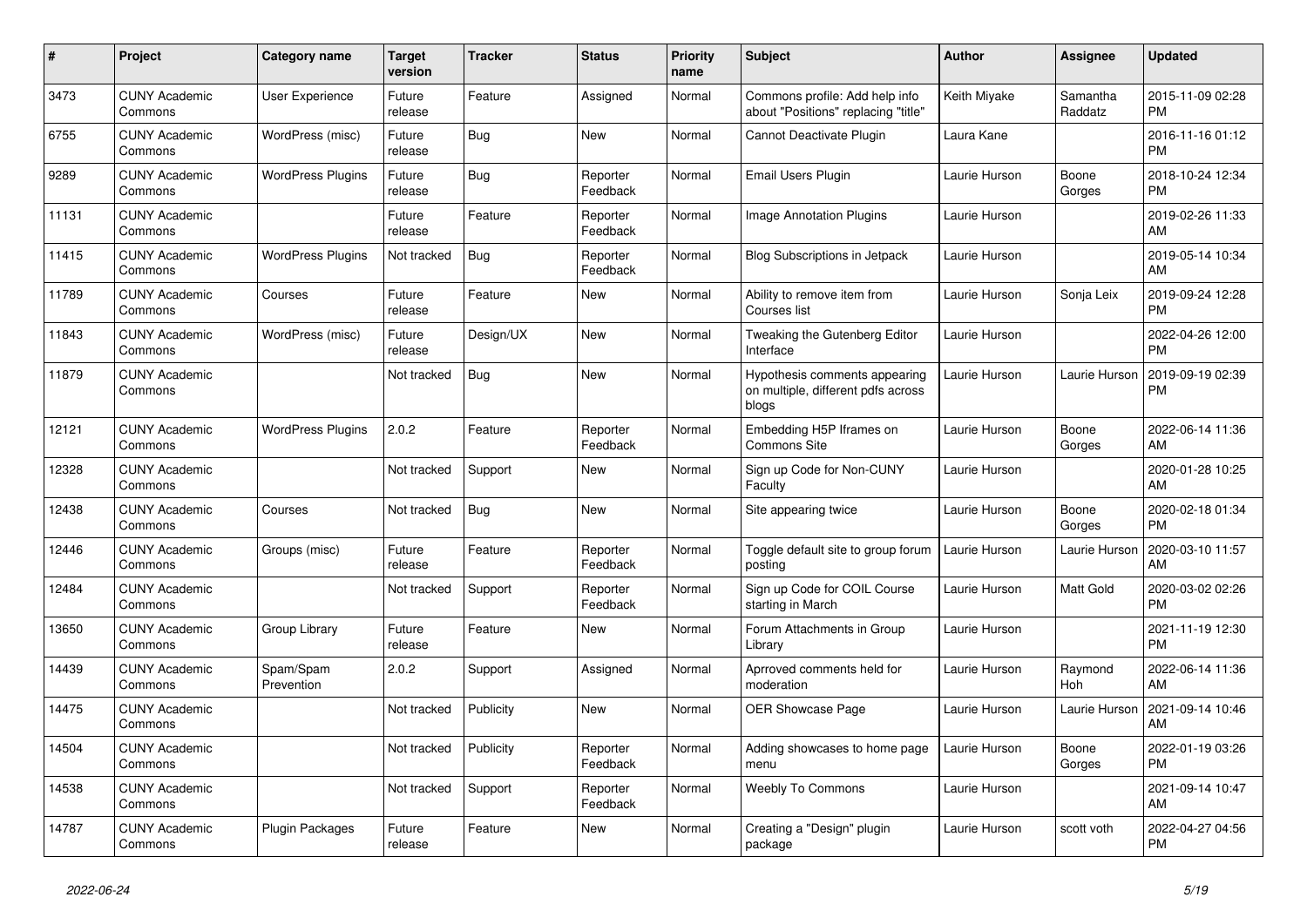| #     | Project                         | <b>Category name</b>      | <b>Target</b><br>version | <b>Tracker</b> | <b>Status</b>        | <b>Priority</b><br>name | <b>Subject</b>                                                       | <b>Author</b> | <b>Assignee</b>     | <b>Updated</b>                |
|-------|---------------------------------|---------------------------|--------------------------|----------------|----------------------|-------------------------|----------------------------------------------------------------------|---------------|---------------------|-------------------------------|
| 14936 | <b>CUNY Academic</b><br>Commons |                           |                          | Bug            | <b>New</b>           | Normal                  | Commons websites blocked by<br>SPS campus network                    | Laurie Hurson |                     | 2021-11-03 03:57<br><b>PM</b> |
| 14940 | <b>CUNY Academic</b><br>Commons |                           |                          | Bug            | <b>New</b>           | Normal                  | Discrepancy between Commons<br>profile "sites" and actual # of sites | Laurie Hurson |                     | 2021-11-08 11:09<br>AM        |
| 15176 | <b>CUNY Academic</b><br>Commons |                           | Not tracked              | Support        | Reporter<br>Feedback | Normal                  | Archiving Q Writing & Old<br>Wordpress Sites on the Commons          | Laurie Hurson |                     | 2022-02-08 10:28<br>AM        |
| 15613 | <b>CUNY Academic</b><br>Commons |                           | 2.0.2                    | Feature        | Reporter<br>Feedback | Normal                  | Adding "Passster" plugin                                             | Laurie Hurson |                     | 2022-06-14 11:36<br>AM        |
| 15757 | <b>CUNY Academic</b><br>Commons |                           |                          | <b>Bug</b>     | <b>New</b>           | Normal                  | Members # do not match                                               | Laurie Hurson |                     | 2022-03-30 04:52<br><b>PM</b> |
| 15923 | <b>CUNY Academic</b><br>Commons |                           | Not tracked              | Feature        | Reporter<br>Feedback | Normal                  | <b>Bellows Plugin Adjustments</b>                                    | Laurie Hurson |                     | 2022-04-20 10:10<br>AM        |
| 16199 | <b>CUNY Academic</b><br>Commons | <b>Directories</b>        | 2.0.2                    | Bug            | <b>New</b>           | Normal                  | Removed "Semester" Filter from<br><b>Courses Directory</b>           | Laurie Hurson | Boone<br>Gorges     | 2022-06-14 11:36<br>AM        |
| 9060  | <b>CUNY Academic</b><br>Commons | Commons In A Box          | Not tracked              | <b>Bug</b>     | Hold                 | Normal                  | Problems with CBox image library<br>upload                           | Lisa Rhody    | Raymond<br>Hoh      | 2018-01-10 03:26<br><b>PM</b> |
| 2175  | <b>CUNY Academic</b><br>Commons | WordPress (misc)          | Not tracked              | Support        | Assigned             | Normal                  | Subscibe 2 vs. Jetpack<br>subscription options                       | local admin   | Matt Gold           | 2016-01-26 04:58<br><b>PM</b> |
| 2612  | <b>CUNY Academic</b><br>Commons |                           | Not tracked              | Publicity      | Assigned             | Normal                  | Pinterest site for the Commons                                       | local admin   | Sarah<br>Morgano    | 2016-03-04 11:19<br>AM        |
| 2325  | <b>CUNY Academic</b><br>Commons | BuddyPress (misc)         | Future<br>release        | Feature        | Assigned             | Low                     | Profile should have separate<br>fields for first/last names          | local admin   | Boone<br>Gorges     | 2015-11-09 06:09<br><b>PM</b> |
| 2610  | <b>CUNY Academic</b><br>Commons | Group Invitations         | Future<br>release        | Feature        | Assigned             | Low                     | Request: Custom invitation<br>message to group invites               | local admin   | Boone<br>Gorges     | 2015-11-09 06:13<br><b>PM</b> |
| 6644  | <b>CUNY Academic</b><br>Commons |                           | Not tracked              | <b>Bug</b>     | Reporter<br>Feedback | High                    | White Screen at Login Pge                                            | Luke Waltzer  | Raymond<br>Hoh      | 2016-11-21 10:34<br><b>PM</b> |
| 5225  | <b>CUNY Academic</b><br>Commons | Registration              | Future<br>release        | Feature        | Assigned             | Normal                  | On-boarding Issues                                                   | Luke Waltzer  | Samantha<br>Raddatz | 2016-02-12 02:58<br><b>PM</b> |
| 5268  | <b>CUNY Academic</b><br>Commons | Group Forums              | Future<br>release        | <b>Bug</b>     | Assigned             | Normal                  | Long-time to post to multiple<br>groups                              | Luke Waltzer  | Daniel Jones        | 2016-09-07 06:31<br><b>PM</b> |
| 5317  | <b>CUNY Academic</b><br>Commons | <b>Group Blogs</b>        | Not tracked              | <b>Bug</b>     | Reporter<br>Feedback | Normal                  | Notifications of New Post Didn't<br>Come                             | Luke Waltzer  | Samantha<br>Raddatz | 2016-03-21 10:41<br><b>PM</b> |
| 6078  | <b>CUNY Academic</b><br>Commons | <b>Blogs (BuddyPress)</b> | Future<br>release        | Feature        | New                  | Normal                  | <b>Explore Adding Network Blog</b><br>Metadata Plugin                | Luke Waltzer  | Luke Waltzer        | 2016-10-11 10:29<br><b>PM</b> |
| 7624  | <b>CUNY Academic</b><br>Commons | BuddyPress (misc)         | Future<br>release        | Design/UX      | <b>New</b>           | Normal                  | <b>BP</b> Notifications                                              | Luke Waltzer  | Paige Dupont        | 2017-02-08 10:43<br><b>PM</b> |
| 7928  | <b>CUNY Academic</b><br>Commons | Group Forums              | Not tracked              | <b>Bug</b>     | <b>New</b>           | Normal                  | Duplicate Forum post                                                 | Luke Waltzer  | Raymond<br>Hoh      | 2017-04-11 09:27<br>PM        |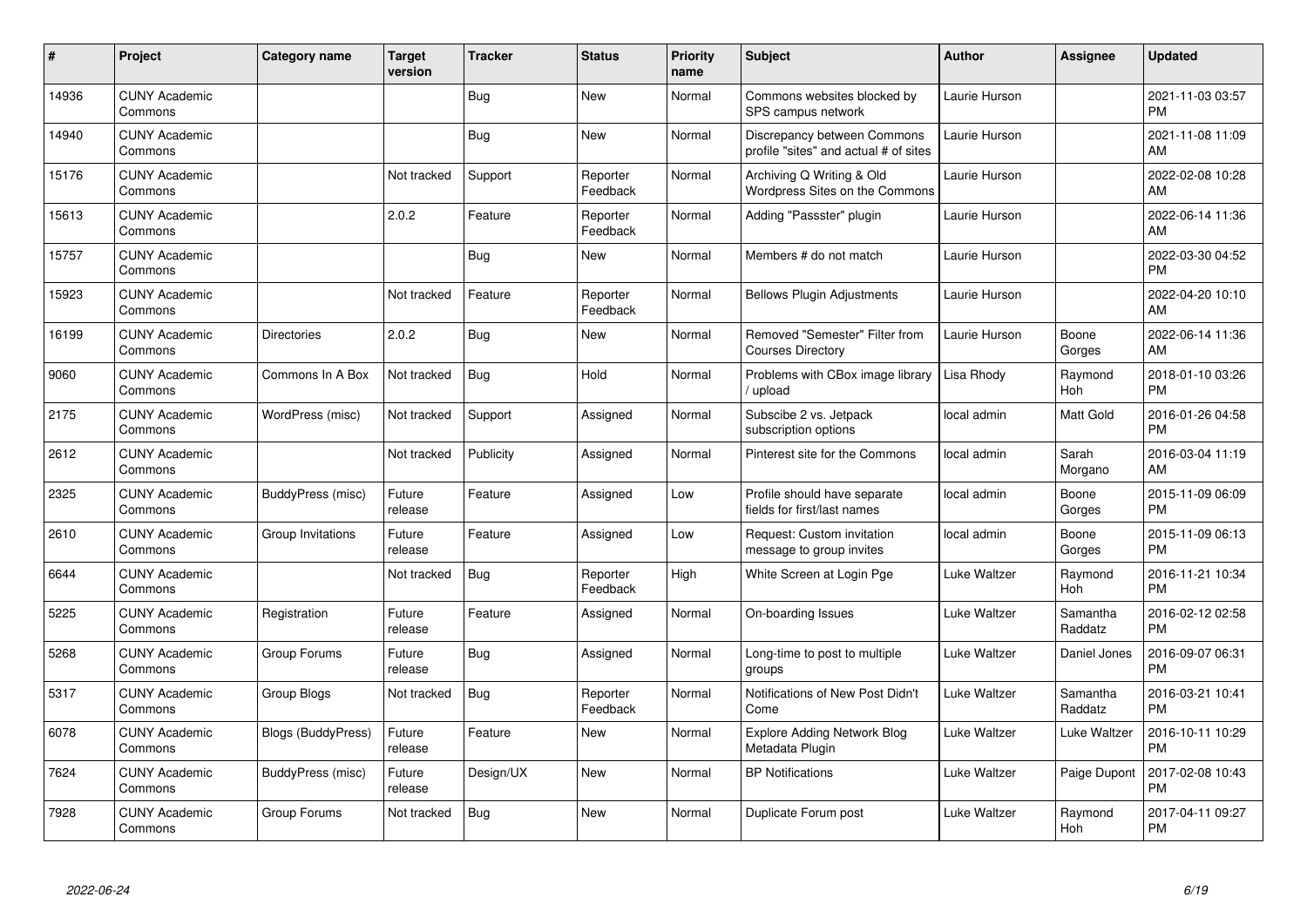| #     | Project                         | <b>Category name</b>       | <b>Target</b><br>version | <b>Tracker</b> | <b>Status</b>        | <b>Priority</b><br>name | Subject                                                                                    | <b>Author</b>   | <b>Assignee</b>     | <b>Updated</b>                |
|-------|---------------------------------|----------------------------|--------------------------|----------------|----------------------|-------------------------|--------------------------------------------------------------------------------------------|-----------------|---------------------|-------------------------------|
| 7981  | <b>CUNY Academic</b><br>Commons | Social Paper               | Future<br>release        | Bug            | New                  | Normal                  | Social Paper comments should<br>not go to spam                                             | Luke Waltzer    | Boone<br>Gorges     | 2018-04-16 03:52<br>PM        |
| 8835  | <b>CUNY Academic</b><br>Commons | <b>Blogs (BuddyPress)</b>  | Future<br>release        | Feature        | New                  | Normal                  | Extend cuny.is shortlinks to sites                                                         | Luke Waltzer    | Boone<br>Gorges     | 2022-04-26 11:59<br>AM        |
| 9211  | <b>CUNY Academic</b><br>Commons | <b>WordPress Plugins</b>   | Future<br>release        | Support        | Reporter<br>Feedback | Normal                  | Auto-Role Setting in Forum Plugin<br>Causing Some Confusion                                | Luke Waltzer    | Boone<br>Gorges     | 2018-03-13 11:44<br>AM        |
| 9895  | <b>CUNY Academic</b><br>Commons | Onboarding                 | Future<br>release        | Feature        | Assigned             | Normal                  | Add "Accept Invitation"<br>link/button/function to Group<br>and/or Site invitation emails? | Luke Waltzer    | Boone<br>Gorges     | 2018-06-07 12:42<br>PM        |
| 13430 | <b>CUNY Academic</b><br>Commons | Reply By Email             | Not tracked              | Bug            | New                  | Normal                  | Delay in RBE                                                                               | Luke Waltzer    | Raymond<br>Hoh      | 2020-10-13 11:16<br>AM        |
| 6356  | <b>CUNY Academic</b><br>Commons | <b>WordPress Plugins</b>   | Future<br>release        | Bug            | Reporter<br>Feedback | Low                     | Should Subscribe2 be<br>deprecated?                                                        | Luke Waltzer    |                     | 2017-03-20 12:20<br><b>PM</b> |
| 6389  | <b>CUNY Academic</b><br>Commons | <b>BuddyPress Docs</b>     | Future<br>release        | Feature        | New                  | Low                     | Make Discussion Area Visible<br>When Editing a Doc                                         | Luke Waltzer    | Boone<br>Gorges     | 2016-10-21 04:16<br><b>PM</b> |
| 6392  | <b>CUNY Academic</b><br>Commons | Group Forums               | Future<br>release        | Design/UX      | Assigned             | Low                     | Composition/Preview Panes in<br>Forum Posts                                                | Luke Waltzer    | Paige Dupont        | 2016-10-21 04:26<br><b>PM</b> |
| 7828  | <b>CUNY Academic</b><br>Commons |                            | Not tracked              | Feature        | Assigned             | Normal                  | Theme Assessment 2017                                                                      | Margaret Galvan | Margaret<br>Galvan  | 2017-05-02 10:41<br><b>PM</b> |
| 8078  | <b>CUNY Academic</b><br>Commons | <b>WordPress Plugins</b>   | Future<br>release        | System Upgrade | Assigned             | Normal                  | CommentPress Updates                                                                       | Margaret Galvan | Christian<br>Wach   | 2017-05-08 03:49<br><b>PM</b> |
| 8211  | <b>CUNY Academic</b><br>Commons | <b>WordPress Themes</b>    | Future<br>release        | Feature        | New                  | Normal                  | Theme Suggestions: Material<br>Design-Inspired Themes                                      | Margaret Galvan | Margaret<br>Galvan  | 2017-08-07 02:48<br><b>PM</b> |
| 15685 | <b>CUNY Academic</b><br>Commons |                            |                          | Support        | New                  | High                    | problem with chrome?                                                                       | Marilyn Weber   |                     | 2022-04-25 03:40<br><b>PM</b> |
| 5199  | <b>CUNY Academic</b><br>Commons | Social Paper               | Future<br>release        | Feature        | New                  | Normal                  | add tables to the SP editor                                                                | Marilyn Weber   |                     | 2016-10-24 11:27<br>AM        |
| 5205  | <b>CUNY Academic</b><br>Commons | Social Paper               | Future<br>release        | Feature        | New                  | Normal                  | Social Paper folders                                                                       | Marilyn Weber   |                     | 2016-02-11 10:24<br><b>PM</b> |
| 5282  | <b>CUNY Academic</b><br>Commons | Social Paper               | Future<br>release        | Bug            | New                  | Normal                  | Replying via email directs to<br>paper but not individual comment.                         | Marilyn Weber   | Raymond<br>Hoh      | 2016-03-02 01:48<br><b>PM</b> |
| 5397  | <b>CUNY Academic</b><br>Commons | Social Paper               | Future<br>release        | Feature        | New                  | Normal                  | frustrating to have to<br>enable/disable in SP                                             | Marilyn Weber   | Samantha<br>Raddatz | 2016-04-20 03:39<br>PM        |
| 5992  | <b>CUNY Academic</b><br>Commons | <b>Email Notifications</b> | Future<br>release        | Feature        | New                  | Normal                  | Changing the From line of<br>autogenerated blog emails                                     | Marilyn Weber   |                     | 2018-09-27 05:19<br>PM        |
| 8607  | <b>CUNY Academic</b><br>Commons |                            | Not tracked              | Support        | New                  | Normal                  | Paypal?                                                                                    | Marilyn Weber   | Matt Gold           | 2018-05-15 01:37<br><b>PM</b> |
| 9207  | <b>CUNY Academic</b><br>Commons |                            | Future<br>release        | Support        | Reporter<br>Feedback | Normal                  | display dashboards made in<br>Tableau?                                                     | Marilyn Weber   | Boone<br>Gorges     | 2018-04-10 10:42<br>AM        |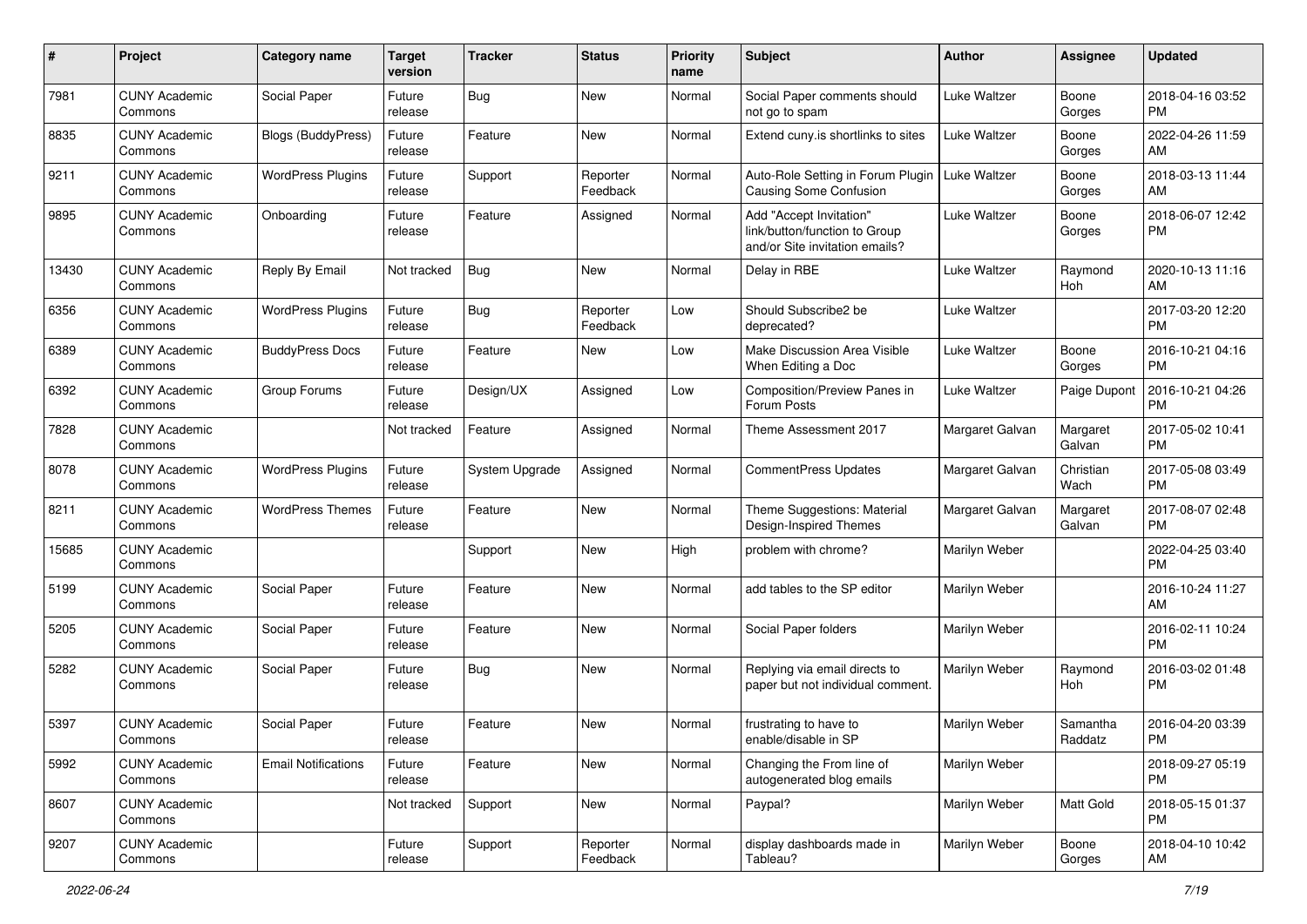| #     | Project                         | <b>Category name</b>     | <b>Target</b><br>version | <b>Tracker</b> | <b>Status</b>        | <b>Priority</b><br>name | <b>Subject</b>                                                                                | <b>Author</b> | <b>Assignee</b>     | <b>Updated</b>                |
|-------|---------------------------------|--------------------------|--------------------------|----------------|----------------------|-------------------------|-----------------------------------------------------------------------------------------------|---------------|---------------------|-------------------------------|
| 9835  | <b>CUNY Academic</b><br>Commons | Group Forums             | Future<br>release        | Bug            | Assigned             | Normal                  | add a "like" function?                                                                        | Marilyn Weber | <b>Erik Trainer</b> | 2018-06-05 01:49<br><b>PM</b> |
| 10273 | <b>CUNY Academic</b><br>Commons | Registration             | Not tracked              | Support        | Reporter<br>Feedback | Normal                  | users combining CF and campus<br>address                                                      | Marilyn Weber |                     | 2019-09-18 10:58<br>AM        |
| 10657 | <b>CUNY Academic</b><br>Commons |                          | Not tracked              | Support        | Reporter<br>Feedback | Normal                  | child theme problems                                                                          | Marilyn Weber |                     | 2018-11-08 01:19<br><b>PM</b> |
| 11149 | <b>CUNY Academic</b><br>Commons |                          | Not tracked              | Support        | Reporter<br>Feedback | Normal                  | comments getting blocked                                                                      | Marilyn Weber | Raymond<br>Hoh      | 2019-03-26 11:40<br>AM        |
| 11509 | <b>CUNY Academic</b><br>Commons |                          | Not tracked              | Support        | Reporter<br>Feedback | Normal                  | deleted Page causing a Menu<br>problem?                                                       | Marilyn Weber |                     | 2019-06-04 09:54<br>AM        |
| 11519 | <b>CUNY Academic</b><br>Commons |                          | Not tracked              | Support        | Assigned             | Normal                  | comment option not appearing                                                                  | Marilyn Weber |                     | 2019-09-24 10:28<br>AM        |
| 11771 | <b>CUNY Academic</b><br>Commons |                          | Not tracked              | Support        | Reporter<br>Feedback | Normal                  | post displays in sections                                                                     | Marilyn Weber |                     | 2019-08-20 10:34<br>AM        |
| 11787 | <b>CUNY Academic</b><br>Commons |                          | Not tracked              | Support        | Reporter<br>Feedback | Normal                  | automated comments notifications<br>on ZenDesk                                                | Marilyn Weber |                     | 2019-08-26 06:18<br><b>PM</b> |
| 11848 | <b>CUNY Academic</b><br>Commons |                          | Not tracked              | Support        | Hold                 | Normal                  | a Dean of Faculty wants to share<br>a large file                                              | Marilyn Weber |                     | 2019-09-24 08:44<br>AM        |
| 12350 | <b>CUNY Academic</b><br>Commons | Blogs (BuddyPress)       | Not tracked              | Support        | Reporter<br>Feedback | Normal                  | URL creation problem                                                                          | Marilyn Weber |                     | 2020-02-03 11:27<br>AM        |
| 12352 | <b>CUNY Academic</b><br>Commons |                          | Not tracked              | Support        | <b>New</b>           | Normal                  | "posts list" page builder block<br>option                                                     | Marilyn Weber |                     | 2020-02-03 01:29<br><b>PM</b> |
| 12360 | <b>CUNY Academic</b><br>Commons | <b>WordPress Themes</b>  | Not tracked              | <b>Bug</b>     | Reporter<br>Feedback | Normal                  | site just says "DANTE We are<br>currently in maintenance mode,<br>please check back shortly." | Marilyn Weber |                     | 2020-02-04 12:13<br><b>PM</b> |
| 12382 | <b>CUNY Academic</b><br>Commons | Membership               | Not tracked              | Support        | <b>New</b>           | Normal                  | Email request change                                                                          | Marilyn Weber | Marilyn<br>Weber    | 2020-02-06 12:56<br><b>PM</b> |
| 12741 | <b>CUNY Academic</b><br>Commons | <b>WordPress Plugins</b> | Not tracked              | Support        | Reporter<br>Feedback | Normal                  | <b>Tableau Public Viz Block</b>                                                               | Marilyn Weber | Raymond<br>Hoh      | 2020-05-12 11:00<br>AM        |
| 13034 | <b>CUNY Academic</b><br>Commons |                          | Not tracked              | Support        | Reporter<br>Feedback | Normal                  | a site is asking people to join the<br>Commons to get a download                              | Marilyn Weber |                     | 2020-07-12 07:23<br>AM        |
| 13255 | <b>CUNY Academic</b><br>Commons |                          | Not tracked              | Support        | Reporter<br>Feedback | Normal                  | Accessibility problems                                                                        | Marilyn Weber |                     | 2020-09-01 05:48<br><b>PM</b> |
| 13286 | <b>CUNY Academic</b><br>Commons |                          | Not tracked              | Support        | <b>New</b>           | Normal                  | problem connecting with<br>WordPress app                                                      | Marilyn Weber | Raymond<br>Hoh      | 2020-09-08 11:16<br>AM        |
| 13328 | <b>CUNY Academic</b><br>Commons | Group Forums             | Not tracked              | <b>Bug</b>     | Reporter<br>Feedback | Normal                  | cross-posting in two related<br>groups                                                        | Marilyn Weber | Raymond<br>Hoh      | 2020-09-15 10:39<br><b>PM</b> |
| 13975 | <b>CUNY Academic</b><br>Commons | Social Paper             | Not tracked              | Support        | Reporter<br>Feedback | Normal                  | can't approve comments on<br>Social Paper paper                                               | Marilyn Weber |                     | 2021-02-12 09:33<br>AM        |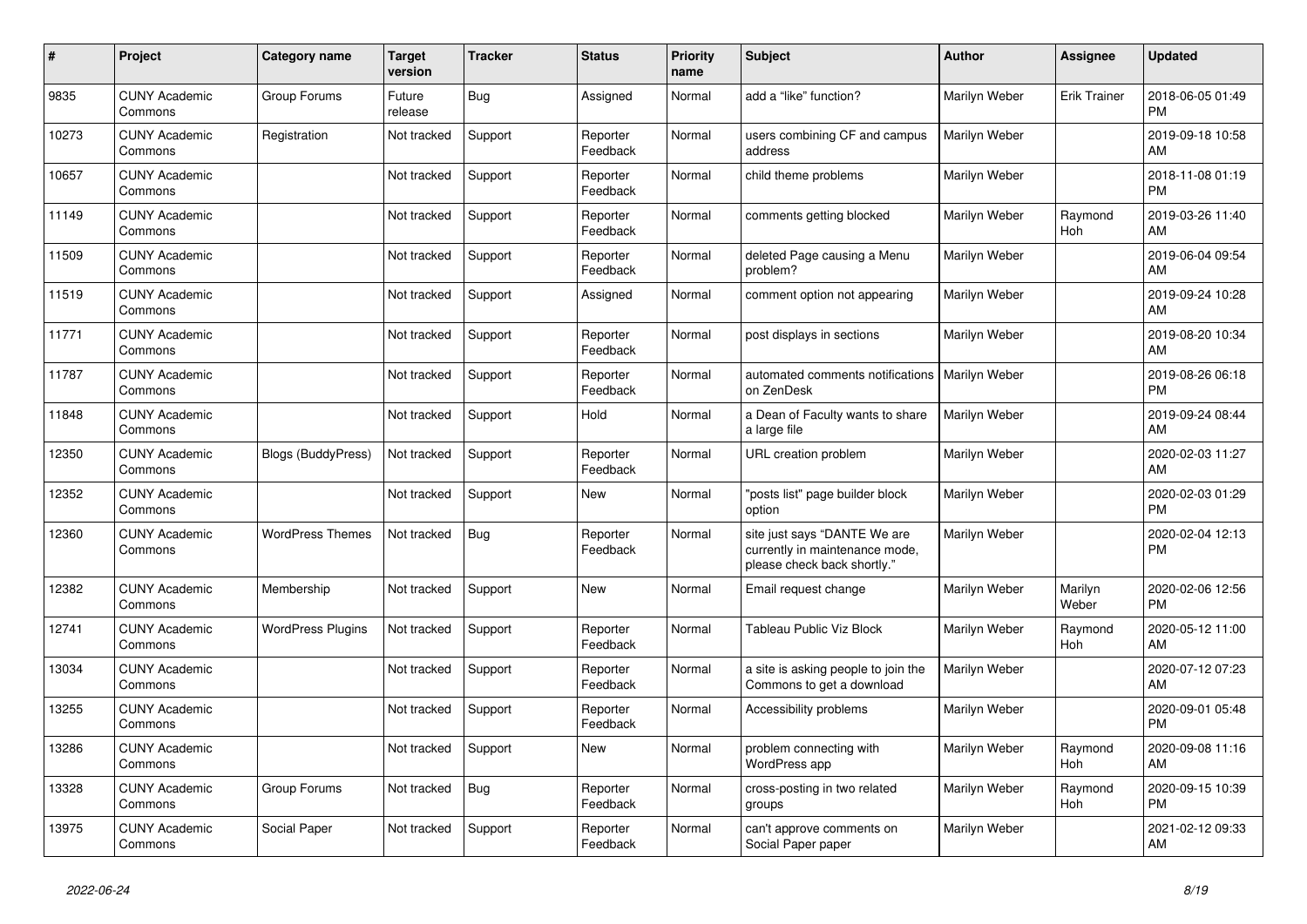| #     | Project                         | <b>Category name</b>    | <b>Target</b><br>version | <b>Tracker</b> | <b>Status</b>                       | <b>Priority</b><br>name | <b>Subject</b>                                                      | Author        | <b>Assignee</b>     | <b>Updated</b>                |
|-------|---------------------------------|-------------------------|--------------------------|----------------|-------------------------------------|-------------------------|---------------------------------------------------------------------|---------------|---------------------|-------------------------------|
| 14074 | <b>CUNY Academic</b><br>Commons | WordPress (misc)        | Not tracked              | Support        | Reporter<br>Feedback                | Normal                  | page password protection<br>problem                                 | Marilyn Weber |                     | 2021-03-02 11:03<br>AM        |
| 14398 | <b>CUNY Academic</b><br>Commons |                         | Not tracked              | Support        | Reporter<br>Feedback                | Normal                  | Events plug-in notification<br>problem                              | Marilyn Weber |                     | 2021-05-11 11:21<br>AM        |
| 14784 | <b>CUNY Academic</b><br>Commons |                         |                          | Support        | Reporter<br>Feedback                | Normal                  | User report of logo problem when<br>using Customizer theme          | Marilyn Weber |                     | 2021-09-17 10:25<br>AM        |
| 14900 | <b>CUNY Academic</b><br>Commons |                         | Not tracked              | Support        | Reporter<br>Feedback                | Normal                  | previous theme?                                                     | Marilyn Weber |                     | 2021-10-25 10:31<br>AM        |
| 14911 | <b>CUNY Academic</b><br>Commons | <b>WordPress Themes</b> | Not tracked              | Support        | <b>New</b>                          | Normal                  | Twentytwentyone theme                                               | Marilyn Weber |                     | 2021-10-28 10:37<br>AM        |
| 15045 | <b>CUNY Academic</b><br>Commons |                         |                          | Support        | <b>New</b>                          | Normal                  | no result for KCeL in the search<br>box on the commons              | Marilyn Weber |                     | 2021-12-10 11:29<br>AM        |
| 15169 | <b>CUNY Academic</b><br>Commons |                         | 2.0.2                    | Support        | Reporter<br>Feedback                | Normal                  | new Prelude website zipfiles for<br>custom theme and other files.   | Marilyn Weber |                     | 2022-06-14 11:36<br>AM        |
| 15260 | <b>CUNY Academic</b><br>Commons |                         |                          | Support        | Reporter<br>Feedback                | Normal                  | Diacritical markings   European<br><b>Stages</b>                    | Marilyn Weber |                     | 2022-02-04 08:16<br>AM        |
| 15370 | <b>CUNY Academic</b><br>Commons |                         |                          | Support        | Reporter<br>Feedback                | Normal                  | All-in-One Event Calendar?                                          | Marilyn Weber |                     | 2022-02-17 11:03<br>AM        |
| 15565 | <b>CUNY Academic</b><br>Commons |                         |                          | Support        | New                                 | Normal                  | Events - send updates to an email   Marilyn Weber<br>listserv       |               |                     | 2022-03-10 01:06<br>PM        |
| 15655 | <b>CUNY Academic</b><br>Commons |                         | 2.0.2                    | Support        | Reporter<br>Feedback                | Normal                  | Event Aggregator plugin?                                            | Marilyn Weber |                     | 2022-06-14 11:36<br>AM        |
| 15816 | <b>CUNY Academic</b><br>Commons |                         | Not tracked              | Support        | New                                 | Normal                  | slow loading at SPS                                                 | Marilyn Weber |                     | 2022-04-05 01:26<br><b>PM</b> |
| 15978 | <b>CUNY Academic</b><br>Commons | WordPress - Media       | 2.0.2                    | Support        | Reporter<br>Feedback                | Normal                  | tex files?                                                          | Marilyn Weber | Raymond<br>Hoh      | 2022-06-14 11:36<br>AM        |
| 16099 | <b>CUNY Academic</b><br>Commons |                         |                          | Support        | Reporter<br>Feedback                | Normal                  | request for Newsletter Glue                                         | Marilyn Weber |                     | 2022-05-13 12:14<br><b>PM</b> |
| 16110 | <b>CUNY Academic</b><br>Commons |                         |                          | Support        | Reporter<br>Feedback                | Normal                  | remove Creative Commons<br>license from pages?                      | Marilyn Weber | Raymond<br>Hoh      | 2022-05-17 06:11<br><b>PM</b> |
| 16291 | <b>CUNY Academic</b><br>Commons | Site cloning            | 2.0.2                    | Support        | Staged for<br>Production<br>Release | Normal                  | Images coming up blank in Media<br>Library                          | Marilyn Weber | Raymond<br>Hoh      | 2022-06-23 08:28<br><b>PM</b> |
| 5050  | <b>CUNY Academic</b><br>Commons | Social Paper            | Future<br>release        | Feature        | <b>New</b>                          | Low                     | Making comments visible in SP<br>editing mode (SP suggestion #1)    | Marilyn Weber | Samantha<br>Raddatz | 2019-09-17 11:10<br><b>PM</b> |
| 5052  | <b>CUNY Academic</b><br>Commons | Social Paper            | Future<br>release        | Feature        | <b>New</b>                          | Low                     | Sentence by sentence or line by<br>line comments (SP suggestion #3) | Marilyn Weber | Boone<br>Gorges     | 2016-02-11 10:24<br><b>PM</b> |
| 5053  | <b>CUNY Academic</b><br>Commons | Social Paper            | Future<br>release        | Feature        | <b>New</b>                          | Low                     | Scrollable menu to add readers<br>(SP suggestion #4)                | Marilyn Weber | Samantha<br>Raddatz | 2016-04-21 05:21<br><b>PM</b> |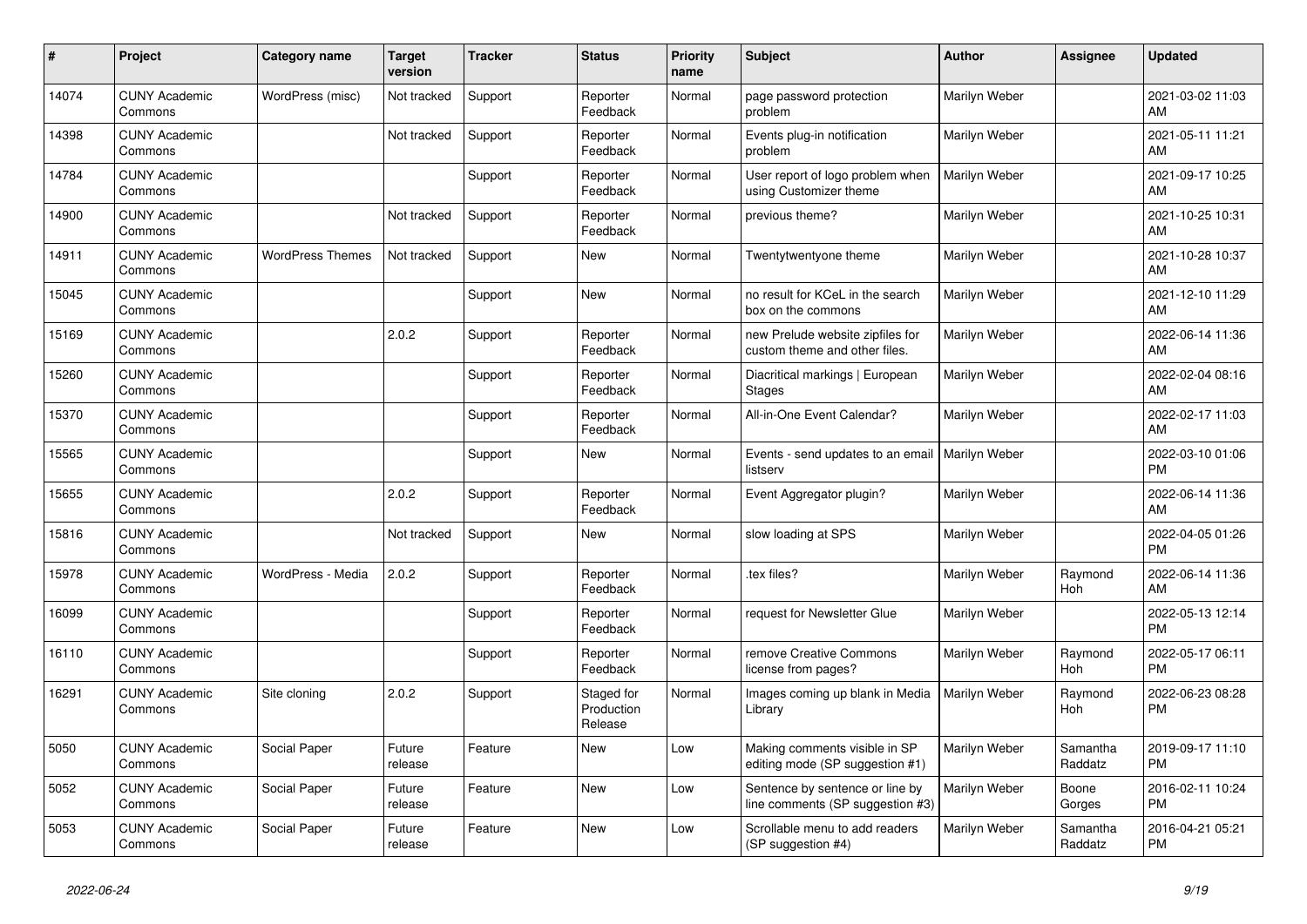| #     | Project                         | <b>Category name</b>       | <b>Target</b><br>version | <b>Tracker</b> | <b>Status</b>        | <b>Priority</b><br>name | <b>Subject</b>                                                                                                                                        | <b>Author</b> | <b>Assignee</b>       | Updated                       |
|-------|---------------------------------|----------------------------|--------------------------|----------------|----------------------|-------------------------|-------------------------------------------------------------------------------------------------------------------------------------------------------|---------------|-----------------------|-------------------------------|
| 5058  | <b>CUNY Academic</b><br>Commons | Social Paper               | Future<br>release        | Feature        | <b>New</b>           | Low                     | Can there be a clearer signal that<br>even when comments have<br>already been made you add<br>comments by clicking on the side?<br>(SP suggestion #5) | Marilyn Weber | Samantha<br>Raddatz   | 2016-02-11 10:24<br><b>PM</b> |
| 11971 | <b>CUNY Academic</b><br>Commons | <b>Email Notifications</b> | Future<br>release        | Bug            | Reporter<br>Feedback | Low                     | Pictures obscured in emailed post<br>notifications                                                                                                    | Marilyn Weber | Raymond<br>Hoh        | 2019-11-21 01:14<br><b>PM</b> |
| 13912 | <b>CUNY Academic</b><br>Commons |                            | Not tracked              | Feature        | Hold                 | Low                     | posting "missed schedule"                                                                                                                             | Marilyn Weber |                       | 2021-02-23 10:46<br>AM        |
| 2571  | NYCDH Community<br>Site         |                            |                          | Feature        | Assigned             | Normal                  | Add Google custom search box to<br>homepage                                                                                                           | Mark Newton   | Raymond<br>Hoh        | 2013-05-18 07:49<br><b>PM</b> |
| 2573  | NYCDH Community<br>Site         |                            |                          | Feature        | Reporter<br>Feedback | Normal                  | Add dh nyc twitter list feed to site                                                                                                                  | Mark Newton   | Matt Gold             | 2013-05-16 11:42<br>PM        |
| 2574  | <b>NYCDH Community</b><br>Site  |                            |                          | Feature        | Assigned             | Normal                  | Add Way to Upload Files to<br>Groups                                                                                                                  | Mark Newton   | Raymond<br>Hoh        | 2013-05-18 07:46<br><b>PM</b> |
| 2576  | <b>NYCDH Community</b><br>Site  |                            |                          | <b>Bug</b>     | Hold                 | Low                     | <b>Test Next Button in Javascript</b><br><b>Tutorial Under Activities</b>                                                                             | Mark Newton   | Alex Gil              | 2013-05-18 02:55<br><b>PM</b> |
| 2577  | <b>NYCDH Community</b><br>Site  |                            |                          | Feature        | Assigned             | Low                     | Investigate Potential to Add Links<br>to the Forum                                                                                                    | Mark Newton   | Alex Gil              | 2013-05-16 09:40<br><b>PM</b> |
| 10678 | <b>CUNY Academic</b><br>Commons |                            | Not tracked              | Bug            | Reporter<br>Feedback | High                    | Newsletter Plugin Not Sending<br><b>Out Newsletters</b>                                                                                               | Mark Webb     | Boone<br>Gorges       | 2019-09-16 09:38<br><b>PM</b> |
| 10262 | <b>CUNY Academic</b><br>Commons |                            | Not tracked              | Bug            | Reporter<br>Feedback | Normal                  | Newsletter Plugin: Broken Image<br>at Bottom of All Newsletters                                                                                       | Mark Webb     | Raymond<br>Hoh        | 2018-08-30 05:17<br><b>PM</b> |
| 10769 | <b>CUNY Academic</b><br>Commons | <b>WordPress Themes</b>    | Not tracked              | Bug            | Reporter<br>Feedback | Normal                  | 2011 Theme Sidebar                                                                                                                                    | Mark Webb     |                       | 2018-12-04 04:09<br><b>PM</b> |
| 11120 | <b>CUNY Academic</b><br>Commons | <b>WordPress Plugins</b>   | Not tracked              | <b>Bug</b>     | Reporter<br>Feedback | Normal                  | Events Manager Events Not<br>Showing Up                                                                                                               | Mark Webb     |                       | 2019-02-27 04:10<br><b>PM</b> |
| 8992  | <b>NYCDH Community</b><br>Site  |                            |                          | <b>Bug</b>     | Assigned             | Normal                  | Multiple RBE error reports                                                                                                                            | Matt Gold     | Raymond<br><b>Hoh</b> | 2017-12-11 05:43<br><b>PM</b> |
| 2618  | NYCDH Community<br>Site         |                            |                          | Bug            | Assigned             | Low                     | Mark blogs as spam when created   Matt Gold<br>by users marked as spam                                                                                |               | Boone<br>Gorges       | 2013-06-09 11:38<br><b>PM</b> |
| 370   | <b>CUNY Academic</b><br>Commons | Registration               | Future<br>release        | Feature        | Assigned             | High                    | <b>Guest Accounts</b>                                                                                                                                 | Matt Gold     | Matt Gold             | 2015-04-09 09:33<br><b>PM</b> |
| 5691  | <b>CUNY Academic</b><br>Commons | <b>Blogs (BuddyPress)</b>  | Future<br>release        | Bug            | Assigned             | High                    | Differing numbers on Sites display   Matt Gold                                                                                                        |               | Raymond<br>Hoh        | 2016-06-13 01:37<br><b>PM</b> |
| 287   | <b>CUNY Academic</b><br>Commons | WordPress (misc)           | Future<br>release        | Feature        | Assigned             | Normal                  | Create troubleshooting tool for<br>account sign-up                                                                                                    | Matt Gold     | Boone<br>Gorges       | 2015-11-09 06:17<br><b>PM</b> |
| 364   | <b>CUNY Academic</b><br>Commons | <b>WordPress Plugins</b>   | Future<br>release        | Feature        | <b>New</b>           | Normal                  | <b>Bulletin Board</b>                                                                                                                                 | Matt Gold     |                       | 2015-01-05 08:50<br><b>PM</b> |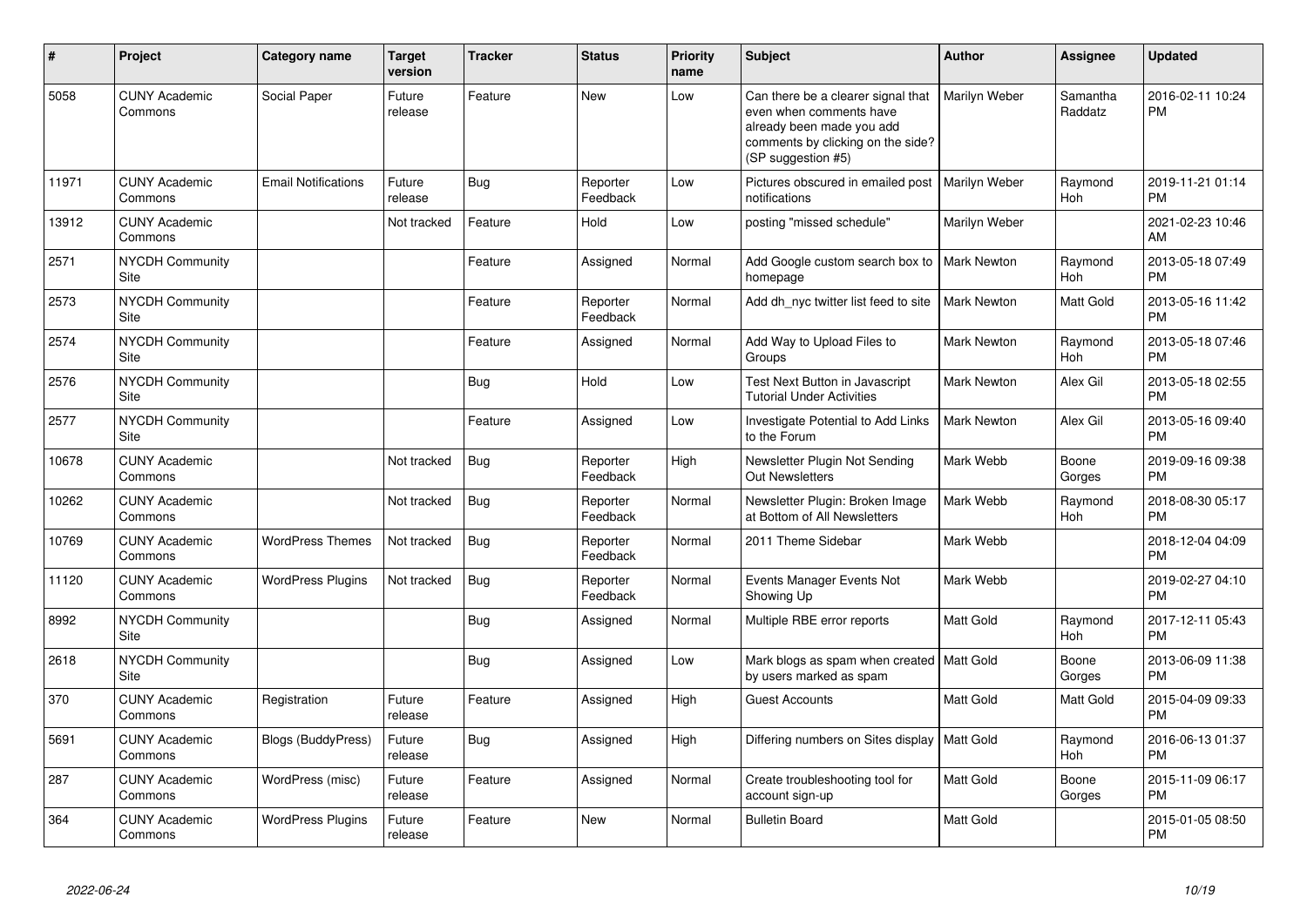| $\pmb{\#}$ | Project                         | <b>Category name</b>     | <b>Target</b><br>version | <b>Tracker</b> | <b>Status</b>        | <b>Priority</b><br>name | <b>Subject</b>                                                                            | Author           | <b>Assignee</b>     | <b>Updated</b>                |
|------------|---------------------------------|--------------------------|--------------------------|----------------|----------------------|-------------------------|-------------------------------------------------------------------------------------------|------------------|---------------------|-------------------------------|
| 365        | <b>CUNY Academic</b><br>Commons | WordPress (misc)         | Future<br>release        | Feature        | Assigned             | Normal                  | <b>Create Mouseover Tooltips</b><br>throughout Site                                       | <b>Matt Gold</b> | Chris Stein         | 2015-11-09 06:18<br><b>PM</b> |
| 377        | <b>CUNY Academic</b><br>Commons | BuddyPress (misc)        | Future<br>release        | Feature        | Assigned             | Normal                  | Like buttons                                                                              | <b>Matt Gold</b> | Boone<br>Gorges     | 2010-11-16 05:13<br><b>PM</b> |
| 412        | <b>CUNY Academic</b><br>Commons | <b>WordPress Themes</b>  | Future<br>release        | Feature        | Assigned             | Normal                  | <b>Featured Themes</b>                                                                    | Matt Gold        | Dominic<br>Giglio   | 2015-01-05 08:44<br><b>PM</b> |
| 435        | <b>CUNY Academic</b><br>Commons | BuddyPress (misc)        | Future<br>release        | Feature        | Assigned             | Normal                  | Include Avatar Images in Forum<br><b>Post Notification Emails</b>                         | <b>Matt Gold</b> | Boone<br>Gorges     | 2010-12-08 12:40<br><b>PM</b> |
| 497        | <b>CUNY Academic</b><br>Commons | <b>WordPress Plugins</b> | Future<br>release        | Feature        | Assigned             | Normal                  | Drag and Drop Ordering on<br>Gallery Post Plugin                                          | <b>Matt Gold</b> | Ron Rennick         | 2015-11-09 06:18<br><b>PM</b> |
| 500        | <b>CUNY Academic</b><br>Commons | BuddyPress (misc)        | Future<br>release        | Feature        | Assigned             | Normal                  | <b>Export Group Data</b>                                                                  | <b>Matt Gold</b> | Boone<br>Gorges     | 2010-12-19 12:09<br><b>PM</b> |
| 554        | <b>CUNY Academic</b><br>Commons | BuddyPress (misc)        | Future<br>release        | Feature        | Assigned             | Normal                  | Add Trackback notifications to<br>site-wide activity feed                                 | <b>Matt Gold</b> | Boone<br>Gorges     | 2015-11-09 06:19<br><b>PM</b> |
| 599        | <b>CUNY Academic</b><br>Commons | BuddyPress (misc)        | Future<br>release        | Feature        | Assigned             | Normal                  | Consider adding rating plugins for<br>BuddyPress/BBPress                                  | <b>Matt Gold</b> | Boone<br>Gorges     | 2011-08-22 06:50<br><b>PM</b> |
| 635        | <b>CUNY Academic</b><br>Commons | BuddyPress (misc)        | Future<br>release        | Feature        | Assigned             | Normal                  | Big Blue Button -<br>Videoconferencing in Groups and<br><b>Blogs</b>                      | <b>Matt Gold</b> | Boone<br>Gorges     | 2011-03-14 03:24<br><b>PM</b> |
| 636        | <b>CUNY Academic</b><br>Commons | WordPress (misc)         | Not tracked              | Support        | Assigned             | Normal                  | Create Lynda.com-like Table of<br><b>Contents for Prospective Tutorial</b><br>Screencasts | <b>Matt Gold</b> | scott voth          | 2016-02-23 03:12<br><b>PM</b> |
| 653        | <b>CUNY Academic</b><br>Commons | Group Blogs              | Future<br>release        | Feature        | Assigned             | Normal                  | Redesign Integration of Groups<br>and Blogs                                               | <b>Matt Gold</b> | Samantha<br>Raddatz | 2015-11-09 05:40<br><b>PM</b> |
| 658        | <b>CUNY Academic</b><br>Commons | <b>WordPress Plugins</b> | Future<br>release        | Feature        | Assigned             | Normal                  | Rebulid Sitewide Tag Suggestion                                                           | <b>Matt Gold</b> | Boone<br>Gorges     | 2015-01-05 08:47<br><b>PM</b> |
| 1105       | <b>CUNY Academic</b><br>Commons | WordPress (misc)         | Future<br>release        | Feature        | Assigned             | Normal                  | Rephrase Blog Privacy Options                                                             | <b>Matt Gold</b> | Samantha<br>Raddatz | 2015-11-09 06:19<br><b>PM</b> |
| 1544       | <b>CUNY Academic</b><br>Commons | Groups (misc)            | Future<br>release        | Feature        | Reporter<br>Feedback | Normal                  | Group Filtering and Sorting                                                               | Matt Gold        | Chris Stein         | 2019-03-01 02:25<br><b>PM</b> |
| 2523       | <b>CUNY Academic</b><br>Commons | <b>BuddyPress Docs</b>   | Future<br>release        | Feature        | Assigned             | Normal                  | Allow Users to Upload Images to<br><b>BP</b> Docs                                         | Matt Gold        | Boone<br>Gorges     | 2015-11-09 06:14<br><b>PM</b> |
| 3042       | <b>CUNY Academic</b><br>Commons | <b>Public Portfolio</b>  | Future<br>release        | Feature        | Assigned             | Normal                  | Browsing member interests                                                                 | <b>Matt Gold</b> | Boone<br>Gorges     | 2015-03-21 09:04<br><b>PM</b> |
| 3090       | <b>CUNY Academic</b><br>Commons | Twitter page             | Future<br>release        | Feature        | Assigned             | Normal                  | Prevent Retweets from showing<br>up on Commons twitter page                               | <b>Matt Gold</b> | Tahir Butt          | 2016-10-24 11:31<br>AM        |
| 3220       | <b>CUNY Academic</b><br>Commons | <b>Public Portfolio</b>  | Future<br>release        | Feature        | Assigned             | Normal                  | Add indent/outdent option to<br>Formatting Buttons on Profile<br>Page                     | <b>Matt Gold</b> | Boone<br>Gorges     | 2014-05-21 10:39<br><b>PM</b> |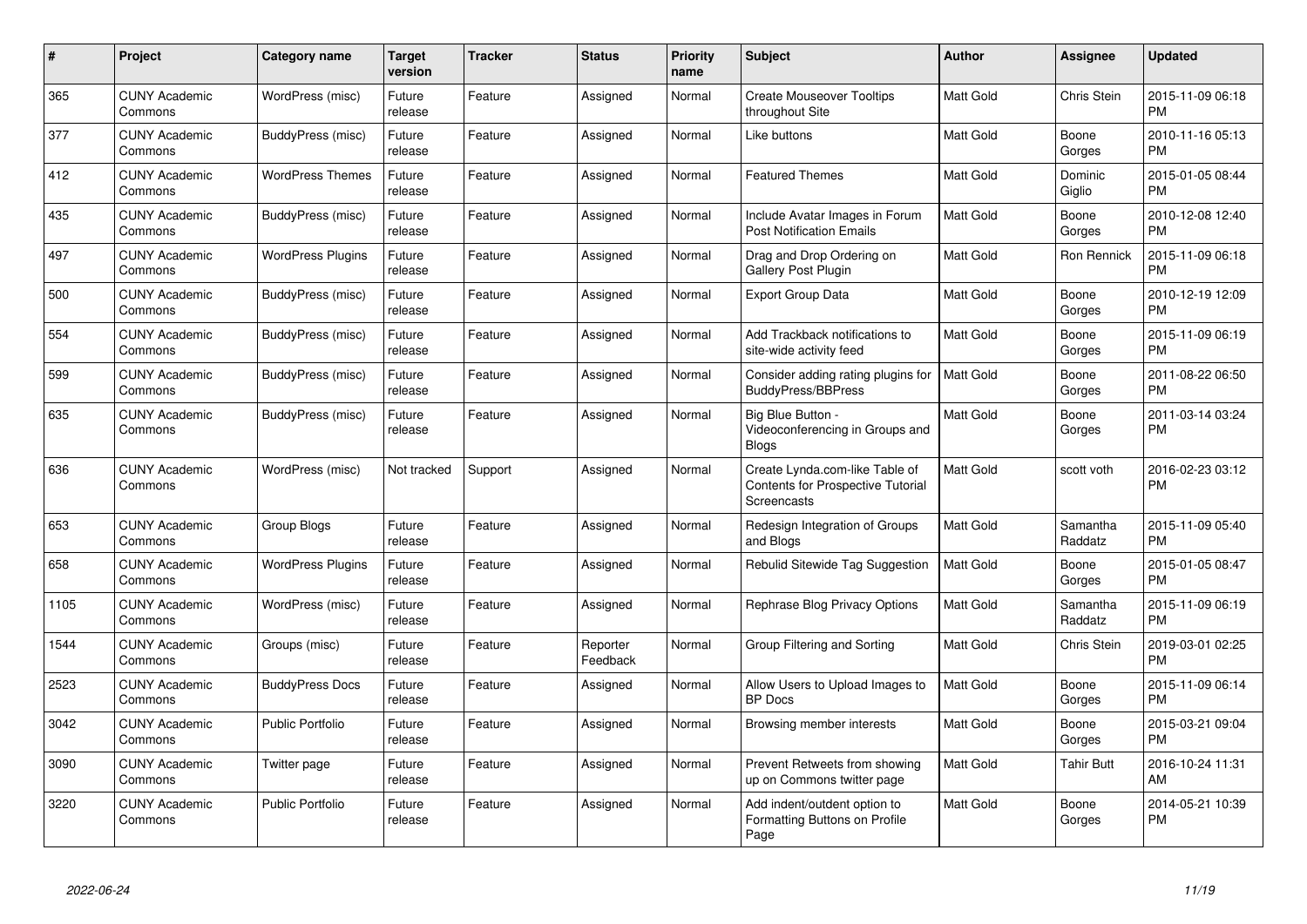| #    | Project                         | <b>Category name</b>    | <b>Target</b><br>version | <b>Tracker</b> | <b>Status</b>       | <b>Priority</b><br>name | <b>Subject</b>                                                         | <b>Author</b>    | <b>Assignee</b>     | <b>Updated</b>                |
|------|---------------------------------|-------------------------|--------------------------|----------------|---------------------|-------------------------|------------------------------------------------------------------------|------------------|---------------------|-------------------------------|
| 3308 | <b>CUNY Academic</b><br>Commons | Group Invitations       | Future<br>release        | Feature        | Assigned            | Normal                  | Allow members to rescind group<br>invitations                          | Matt Gold        | Boone<br>Gorges     | 2015-04-01 08:53<br><b>PM</b> |
| 3369 | <b>CUNY Academic</b><br>Commons | Reply By Email          | Not tracked              | Outreach       | Hold                | Normal                  | Release reply by email to WP<br>plugin directory                       | Matt Gold        | Raymond<br>Hoh      | 2016-03-01 12:46<br><b>PM</b> |
| 3419 | <b>CUNY Academic</b><br>Commons | Group Invitations       | 1.6.14                   | Bug            | Testing<br>Required | Normal                  | Neatening the display of<br>messages on group requests                 | Matt Gold        | Boone<br>Gorges     | 2014-09-01 09:29<br><b>PM</b> |
| 3517 | <b>CUNY Academic</b><br>Commons | My Commons              | Future<br>release        | Feature        | Assigned            | Normal                  | Mute/Unmute My Commons<br>updates                                      | Matt Gold        | Raymond<br>Hoh      | 2015-11-09 01:19<br><b>PM</b> |
| 3524 | <b>CUNY Academic</b><br>Commons | Documentation           | Not tracked              | Documentation  | Assigned            | Normal                  | Post describing all you can do<br>when starting up a new<br>blog/group | Matt Gold        | scott voth          | 2014-10-04 12:56<br><b>PM</b> |
| 3536 | <b>CUNY Academic</b><br>Commons | My Commons              | Future<br>release        | Feature        | Assigned            | Normal                  | Infinite Scroll on My Commons<br>page                                  | Matt Gold        | Raymond<br>Hoh      | 2015-04-13 04:42<br><b>PM</b> |
| 3577 | <b>CUNY Academic</b><br>Commons | My Commons              | Future<br>release        | Design/UX      | Assigned            | Normal                  | Replies to items in My Commons                                         | Matt Gold        | Raymond<br>Hoh      | 2015-04-09 05:19<br><b>PM</b> |
| 3657 | <b>CUNY Academic</b><br>Commons | WordPress (misc)        | Not tracked              | Feature        | <b>New</b>          | Normal                  | Create alert for GC email<br>addresses                                 | Matt Gold        | Matt Gold           | 2016-04-14 11:29<br><b>PM</b> |
| 3662 | <b>CUNY Academic</b><br>Commons | <b>SEO</b>              | Future<br>release        | Feature        | Assigned            | Normal                  | Duplicate Content/SEO/Google<br>issues                                 | <b>Matt Gold</b> | Raymond<br>Hoh      | 2015-04-13 04:37<br><b>PM</b> |
| 3759 | <b>CUNY Academic</b><br>Commons | WordPress (misc)        | Future<br>release        | Feature        | Assigned            | Normal                  | Review Interface for Adding Users   Matt Gold<br>to Blogs              |                  | Boone<br>Gorges     | 2015-03-24 05:52<br><b>PM</b> |
| 3768 | <b>CUNY Academic</b><br>Commons | <b>Public Portfolio</b> | Future<br>release        | Feature        | Assigned            | Normal                  | Institutions/Past positions on<br>public portfolios                    | Matt Gold        | Boone<br>Gorges     | 2018-04-23 10:44<br>AM        |
| 3770 | <b>CUNY Academic</b><br>Commons | <b>Public Portfolio</b> | Future<br>release        | Feature        | Assigned            | Normal                  | Improve Layout/Formatting of<br>Positions Area on Public<br>Portfolios | Matt Gold        | Chris Stein         | 2015-04-01 09:17<br>PM        |
| 4027 | <b>CUNY Academic</b><br>Commons | Commons In A Box        | Not tracked              | Design/UX      | Assigned            | Normal                  | Usability review of CBOX update<br>procedures                          | Matt Gold        | Samantha<br>Raddatz | 2015-05-11 06:36<br>PM        |
| 4053 | <b>CUNY Academic</b><br>Commons | Events                  | Future<br>release        | Feature        | Assigned            | Normal                  | Create new tab for past events                                         | Matt Gold        | Boone<br>Gorges     | 2015-05-12 02:10<br><b>PM</b> |
| 4070 | <b>CUNY Academic</b><br>Commons | Analytics               | Not tracked              | Support        | Assigned            | Normal                  | Request for JITP site analytics                                        | Matt Gold        | Seth Persons        | 2016-02-23 03:09<br>РM        |
| 4235 | <b>CUNY Academic</b><br>Commons |                         | Not tracked              | Design/UX      | Assigned            | Normal                  | Explore user experience around<br>comments on forum topics vs<br>docs  | Matt Gold        | Samantha<br>Raddatz | 2015-07-21 10:23<br>AM        |
| 4238 | <b>CUNY Academic</b><br>Commons | Events                  | Future<br>release        | Feature        | Assigned            | Normal                  | Copy Events to Other Groups?                                           | Matt Gold        | Boone<br>Gorges     | 2015-07-02 10:08<br>AM        |
| 4404 | <b>CUNY Academic</b><br>Commons | <b>Public Portfolio</b> | Future<br>release        | Design/UX      | Assigned            | Normal                  | Change color of permissions info<br>on portfolio editing interface     | Matt Gold        | Samantha<br>Raddatz | 2015-08-11 05:28<br><b>PM</b> |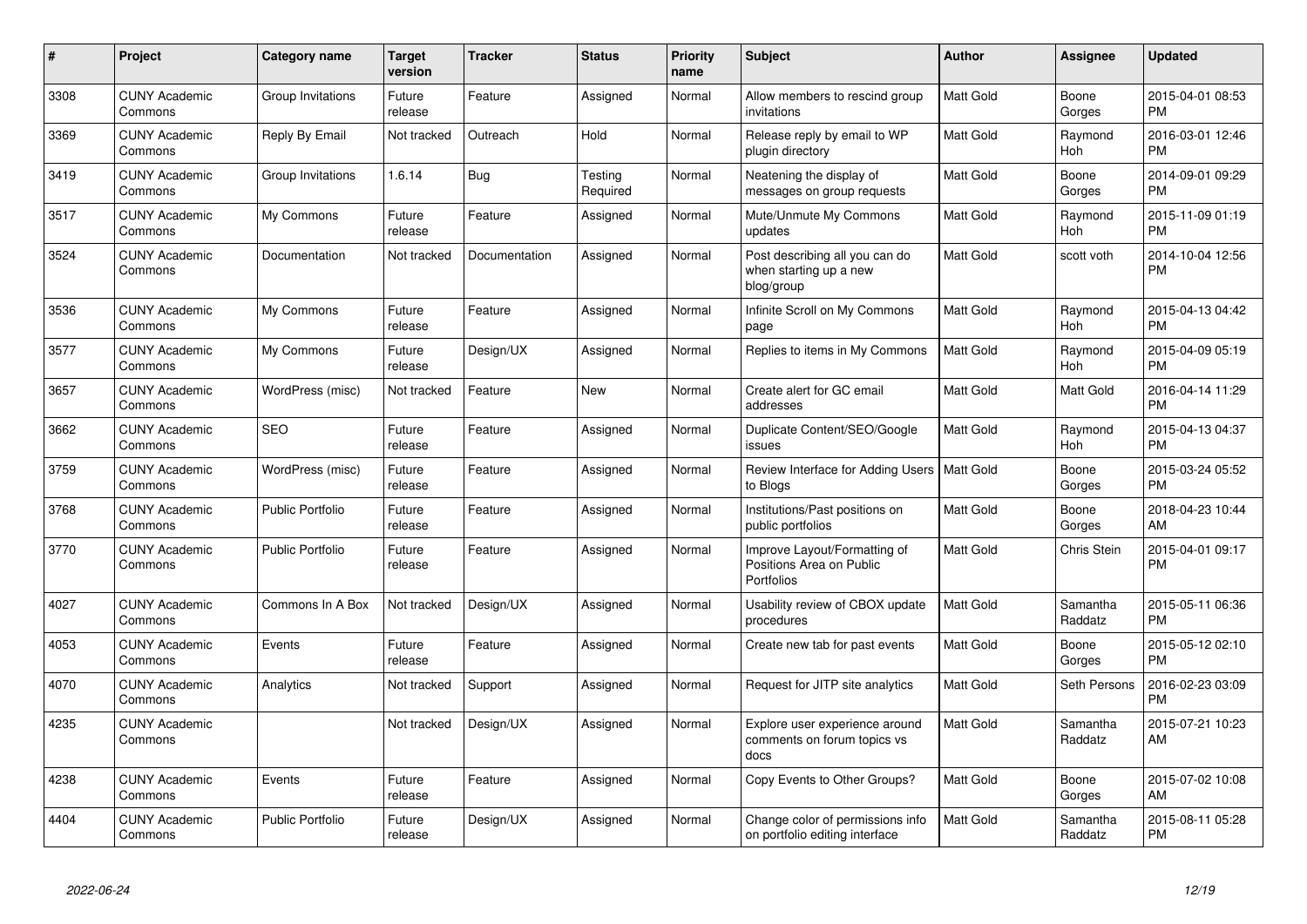| #    | <b>Project</b>                  | <b>Category name</b>    | <b>Target</b><br>version | <b>Tracker</b> | <b>Status</b>        | <b>Priority</b><br>name | <b>Subject</b>                                                                        | <b>Author</b>    | <b>Assignee</b>       | <b>Updated</b>                |
|------|---------------------------------|-------------------------|--------------------------|----------------|----------------------|-------------------------|---------------------------------------------------------------------------------------|------------------|-----------------------|-------------------------------|
| 4661 | <b>CUNY Academic</b><br>Commons | <b>User Experience</b>  | Future<br>release        | Bug            | Assigned             | Normal                  | Simplify Events text                                                                  | <b>Matt Gold</b> | Samantha<br>Raddatz   | 2015-10-02 09:06<br><b>PM</b> |
| 4903 | <b>CUNY Academic</b><br>Commons | Events                  | Future<br>release        | Design/UX      | Assigned             | Normal                  | Improving visual appearance of<br>event calendars                                     | <b>Matt Gold</b> | Boone<br>Gorges       | 2016-10-13 11:51<br>AM        |
| 4980 | <b>CUNY Academic</b><br>Commons | Home Page               | Future<br>release        | Feature        | Assigned             | Normal                  | <b>CAC Featured Content -- Adding</b><br>Randomization                                | <b>Matt Gold</b> | Boone<br>Gorges       | 2016-12-12 03:01<br><b>PM</b> |
| 4986 | <b>CUNY Academic</b><br>Commons | ZenDesk                 | Not tracked              | Support        | Assigned             | Normal                  | Prepare documentation for<br>Zendesk re web widget                                    | <b>Matt Gold</b> | Samantha<br>Raddatz   | 2016-02-25 03:09<br><b>PM</b> |
| 5316 | <b>CUNY Academic</b><br>Commons | <b>User Experience</b>  | Future<br>release        | Feature        | Assigned             | Normal                  | Prompt user email address<br>updates                                                  | Matt Gold        | Stephen Real          | 2016-12-21 03:30<br><b>PM</b> |
| 5581 | <b>CUNY Academic</b><br>Commons | Analytics               | Future<br>release        | Feature        | Assigned             | Normal                  | <b>Explore alternatives to Google</b><br>Analytics                                    | Matt Gold        | Valerie<br>Townsend   | 2020-04-17 03:12<br><b>PM</b> |
| 5696 | <b>CUNY Academic</b><br>Commons | Events                  | Future<br>release        | Feature        | Assigned             | Normal                  | Events Calendar - display options<br>calendar aggregation                             | <b>Matt Gold</b> | Boone<br>Gorges       | 2016-10-13 11:44<br>AM        |
| 5955 | <b>CUNY Academic</b><br>Commons | Outreach                | Future<br>release        | Feature        | Assigned             | Normal                  | Create auto-newsletter for<br>commons members                                         | Matt Gold        | Luke Waltzer          | 2016-08-30 10:34<br>AM        |
| 6014 | <b>CUNY Academic</b><br>Commons | Publicity               | Future<br>release        | Publicity      | Reporter<br>Feedback | Normal                  | Google search listing                                                                 | Matt Gold        | Boone<br>Gorges       | 2016-09-21 03:48<br><b>PM</b> |
| 6115 | <b>CUNY Academic</b><br>Commons | Publicity               | Not tracked              | Feature        | Assigned             | Normal                  | create digital signage for GC                                                         | <b>Matt Gold</b> | scott voth            | 2016-10-11 10:09<br><b>PM</b> |
| 6298 | <b>CUNY Academic</b><br>Commons | User Experience         | Not tracked              | Design/UX      | Assigned             | Normal                  | Examine data from survey                                                              | Matt Gold        | Margaret<br>Galvan    | 2016-10-14 12:16<br><b>PM</b> |
| 6426 | <b>CUNY Academic</b><br>Commons | Spam/Spam<br>Prevention | Future<br>release        | Feature        | Assigned             | Normal                  | Force captcha on all comments?                                                        | <b>Matt Gold</b> | <b>Tahir Butt</b>     | 2016-10-24 02:06<br><b>PM</b> |
| 6671 | <b>CUNY Academic</b><br>Commons | Reply By Email          | Not tracked              | <b>Bug</b>     | Assigned             | Normal                  | 'Post too often" RBE error<br>message                                                 | <b>Matt Gold</b> | Raymond<br><b>Hoh</b> | 2016-11-11 09:55<br>AM        |
| 6995 | <b>CUNY Academic</b><br>Commons | Home Page               | Not tracked              | <b>Bug</b>     | Assigned             | Normal                  | member filter on homepage not<br>working                                              | <b>Matt Gold</b> | Raymond<br>Hoh        | 2016-12-11 09:46<br><b>PM</b> |
| 7115 | <b>CUNY Academic</b><br>Commons | Groups (misc)           | Future<br>release        | Feature        | Reporter<br>Feedback | Normal                  | make licensing info clear during<br>group creation                                    | <b>Matt Gold</b> | Raymond<br><b>Hoh</b> | 2020-12-08 11:32<br>AM        |
| 8666 | <b>CUNY Academic</b><br>Commons | Teaching                | Not tracked              | Documentation  | Assigned             | Normal                  | Create Teaching on the<br>Commons Resource Page                                       | <b>Matt Gold</b> | Laurie Hurson         | 2019-09-23 03:16<br><b>PM</b> |
| 8756 | <b>CUNY Academic</b><br>Commons | Group Blogs             | Future<br>release        | Feature        | Hold                 | Normal                  | Connect multiple blogs to one<br>group?                                               | Matt Gold        | Boone<br>Gorges       | 2017-09-30 10:42<br>AM        |
| 8836 | <b>CUNY Academic</b><br>Commons | Blogs (BuddyPress)      | Future<br>release        | Feature        | Assigned             | Normal                  | Redesign site launch process                                                          | Matt Gold        | Boone<br>Gorges       | 2019-10-03 02:49<br><b>PM</b> |
| 8837 | <b>CUNY Academic</b><br>Commons |                         | Not tracked              | Feature        | Assigned             | Normal                  | Create a form to request info from<br>people requesting premium<br>themes and plugins | <b>Matt Gold</b> | Marilyn<br>Weber      | 2017-11-14 03:35<br><b>PM</b> |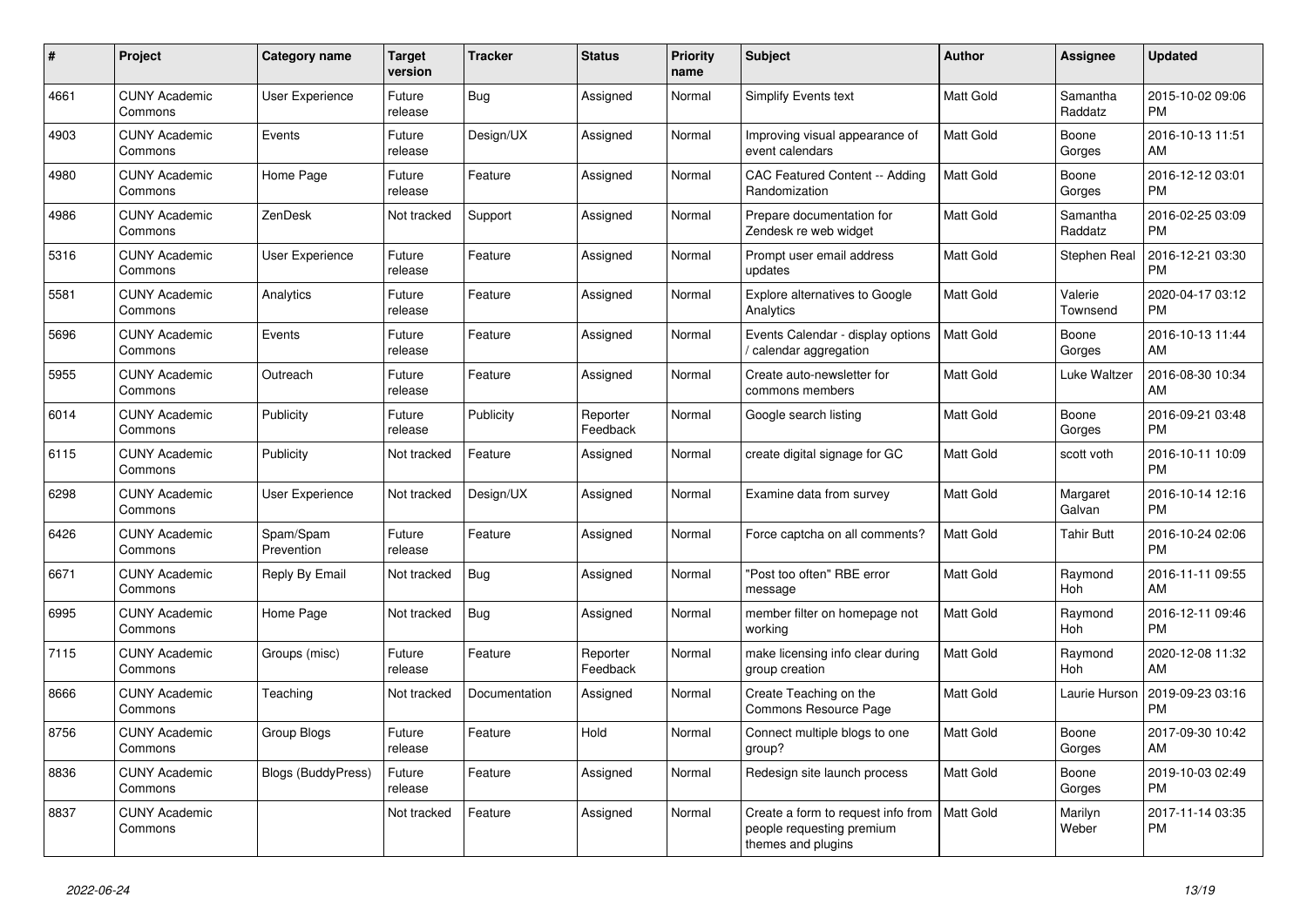| #     | Project                         | Category name              | <b>Target</b><br>version | <b>Tracker</b> | <b>Status</b>        | <b>Priority</b><br>name | Subject                                                                       | Author           | <b>Assignee</b>     | <b>Updated</b>                |
|-------|---------------------------------|----------------------------|--------------------------|----------------|----------------------|-------------------------|-------------------------------------------------------------------------------|------------------|---------------------|-------------------------------|
| 8898  | <b>CUNY Academic</b><br>Commons | Social Paper               | Not tracked              | Feature        | Assigned             | Normal                  | Usage data on docs and social<br>paper                                        | <b>Matt Gold</b> | Matt Gold           | 2017-11-16 11:32<br>AM        |
| 8900  | <b>CUNY Academic</b><br>Commons | Accessibility              | Future<br>release        | Feature        | Assigned             | Normal                  | Look into tools to enforce<br>accessibility in WP environment                 | <b>Matt Gold</b> | Boone<br>Gorges     | 2022-04-26 11:59<br>AM        |
| 8901  | <b>CUNY Academic</b><br>Commons | Accessibility              | Future<br>release        | Feature        | Assigned             | Normal                  | Theme analysis for accessibility                                              | <b>Matt Gold</b> | Boone<br>Gorges     | 2022-04-26 11:59<br>AM        |
| 8902  | <b>CUNY Academic</b><br>Commons | Design                     | Not tracked              | Feature        | Assigned             | Normal                  | Report back on research on<br><b>BuddyPress themes</b>                        | <b>Matt Gold</b> | Michael Smith       | 2017-11-10 12:31<br><b>PM</b> |
| 8976  | <b>CUNY Academic</b><br>Commons | Reply By Email             | Not tracked              | Feature        | Assigned             | Normal                  | Package RBE new topics<br>posting?                                            | Matt Gold        | Raymond<br>Hoh      | 2017-12-04 02:34<br><b>PM</b> |
| 8991  | <b>CUNY Academic</b><br>Commons | Reply By Email             | Not tracked              | <b>Bug</b>     | Hold                 | Normal                  | RBE duplicate email message<br>issue                                          | <b>Matt Gold</b> | Raymond<br>Hoh      | 2018-02-18 08:53<br><b>PM</b> |
| 9015  | <b>CUNY Academic</b><br>Commons | Groups (misc)              | Not tracked              | Outreach       | Assigned             | Normal                  | Email group admins the email<br>addresses of their groups                     | Matt Gold        | Matt Gold           | 2018-01-02 09:54<br>AM        |
| 9028  | <b>CUNY Academic</b><br>Commons | Onboarding                 | Future<br>release        | Feature        | Assigned             | Normal                  | suggest groups to new members<br>during the registration process              | <b>Matt Gold</b> | Chris Stein         | 2018-10-24 12:34<br><b>PM</b> |
| 9941  | <b>CUNY Academic</b><br>Commons | Wiki                       | Not tracked              | Support        | Assigned             | Normal                  | Wiki functionality                                                            | <b>Matt Gold</b> | Boone<br>Gorges     | 2018-06-26 10:57<br>AM        |
| 9947  | <b>CUNY Academic</b><br>Commons | <b>WordPress Plugins</b>   | Future<br>release        | Feature        | Reporter<br>Feedback | Normal                  | Install H5P quiz plugin                                                       | <b>Matt Gold</b> | Boone<br>Gorges     | 2018-09-11 11:01<br>AM        |
| 9979  | <b>CUNY Academic</b><br>Commons | <b>Email Notifications</b> | Not tracked              | <b>Bug</b>     | Reporter<br>Feedback | Normal                  | Reports of slow email activation<br>emails                                    | Matt Gold        | Boone<br>Gorges     | 2018-08-29 09:40<br><b>PM</b> |
| 10040 | <b>CUNY Academic</b><br>Commons | WordPress (misc)           | Not tracked              | <b>Bug</b>     | Reporter<br>Feedback | Normal                  | User doesn't see full list of themes                                          | <b>Matt Gold</b> | Boone<br>Gorges     | 2018-07-25 10:12<br>AM        |
| 10659 | <b>CUNY Academic</b><br>Commons | Group Forums               | Future<br>release        | Feature        | Assigned             | Normal                  | Post to multiple groups via email                                             | <b>Matt Gold</b> | Raymond<br>Hoh      | 2018-11-15 12:54<br>AM        |
| 13949 | <b>CUNY Academic</b><br>Commons |                            | Not tracked              | <b>Bug</b>     | <b>New</b>           | Normal                  | Continued debugging of runaway<br>MySQL connections                           | Matt Gold        | Boone<br>Gorges     | 2021-09-14 10:42<br>AM        |
| 15604 | <b>CUNY Academic</b><br>Commons | <b>Email Notifications</b> | Future<br>release        | Feature        | Assigned             | Normal                  | <b>Restructure Commons Group</b><br><b>Digest Email Messages</b>              | <b>Matt Gold</b> | Boone<br>Gorges     | 2022-05-26 10:45<br>AM        |
| 310   | <b>CUNY Academic</b><br>Commons | BuddyPress (misc)          | Future<br>release        | Feature        | Assigned             | Low                     | <b>Friend Request Email</b>                                                   | <b>Matt Gold</b> | Samantha<br>Raddatz | 2015-11-09 05:08<br><b>PM</b> |
| 333   | <b>CUNY Academic</b><br>Commons | <b>Email Notifications</b> | Future<br>release        | Feature        | Assigned             | Low                     | Delay Forum Notification Email<br>Delivery Until After Editing Period<br>Ends | <b>Matt Gold</b> | Raymond<br>Hoh      | 2015-11-09 06:01<br>PM        |
| 940   | <b>CUNY Academic</b><br>Commons | Redmine                    | Future<br>release        | Feature        | Assigned             | Low                     | Communication with users after<br>releases                                    | Matt Gold        | Dominic<br>Giglio   | 2012-09-09 04:36<br><b>PM</b> |
| 1192  | <b>CUNY Academic</b><br>Commons | Group Files                | Future<br>release        | Feature        | Assigned             | Low                     | When posting group files, allow<br>users to add a category without<br>saving  | Matt Gold        | Raymond<br>Hoh      | 2015-11-09 05:53<br><b>PM</b> |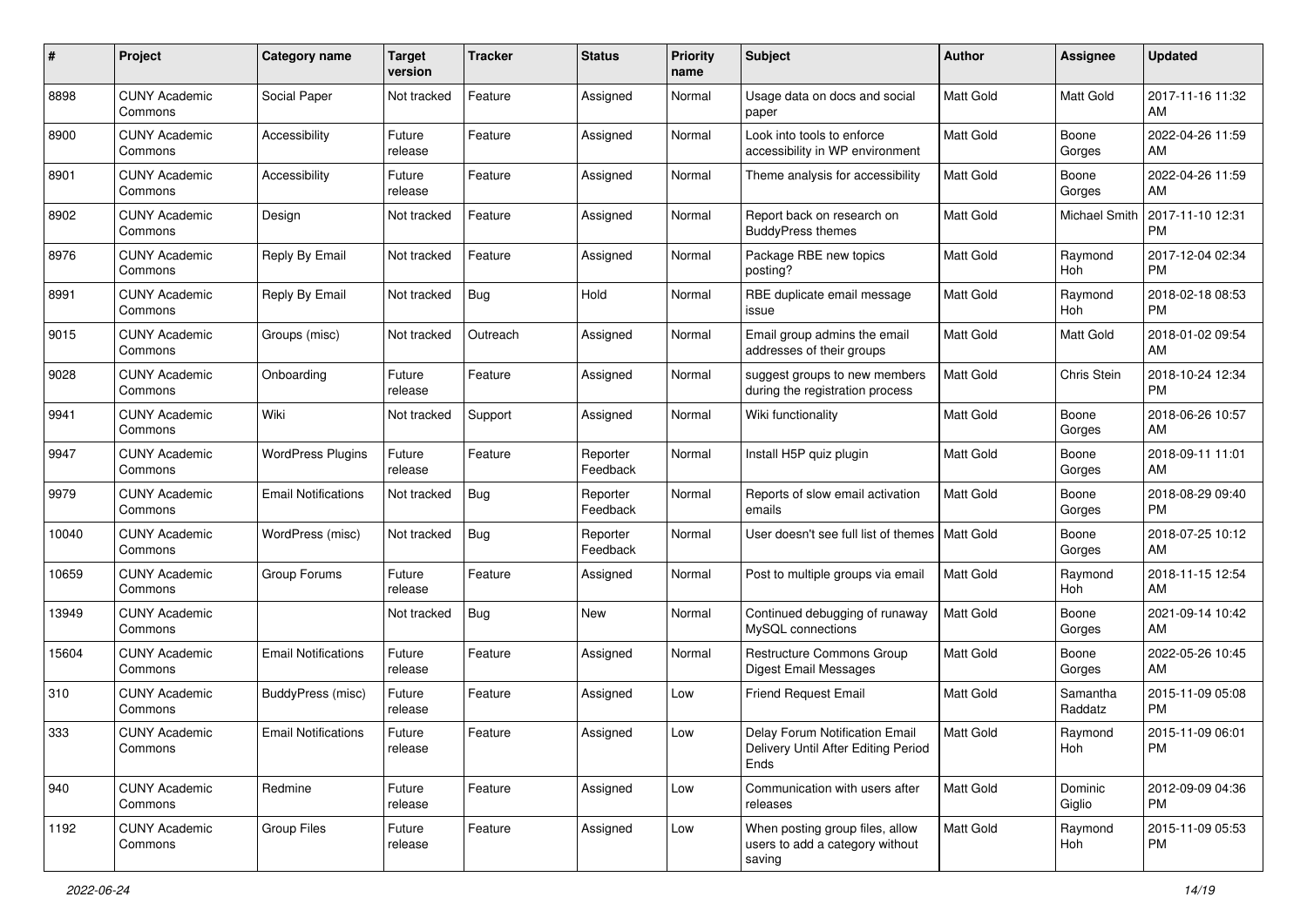| #    | Project                         | <b>Category name</b>     | <b>Target</b><br>version | <b>Tracker</b> | <b>Status</b>        | <b>Priority</b><br>name | <b>Subject</b>                                                                                                                               | <b>Author</b>          | <b>Assignee</b>     | <b>Updated</b>                |
|------|---------------------------------|--------------------------|--------------------------|----------------|----------------------|-------------------------|----------------------------------------------------------------------------------------------------------------------------------------------|------------------------|---------------------|-------------------------------|
| 1456 | <b>CUNY Academic</b><br>Commons | Group Invitations        | Future<br>release        | Feature        | Reporter<br>Feedback | Low                     | Invite to Group Button from Profile<br>Field                                                                                                 | <b>Matt Gold</b>       | Samantha<br>Raddatz | 2015-11-09 05:59<br><b>PM</b> |
| 1562 | <b>CUNY Academic</b><br>Commons | <b>WordPress Plugins</b> | Future<br>release        | Feature        | Assigned             | Low                     | Play with NYT Collaborative<br><b>Authoring Tool</b>                                                                                         | Matt Gold              | Boone<br>Gorges     | 2015-01-05 08:47<br><b>PM</b> |
| 2013 | <b>CUNY Academic</b><br>Commons | <b>Public Portfolio</b>  | Future<br>release        | Feature        | Assigned             | Low                     | Have Profile Privacy Options<br>show up only for filled-in fields                                                                            | Matt Gold              | Boone<br>Gorges     | 2015-11-09 06:09<br><b>PM</b> |
| 2223 | <b>CUNY Academic</b><br>Commons | <b>WordPress Plugins</b> | Future<br>release        | Feature        | Assigned             | Low                     | Add Participad to the CUNY<br><b>Academic Commons</b>                                                                                        | <b>Matt Gold</b>       | Boone<br>Gorges     | 2014-09-17 10:03<br><b>PM</b> |
| 3080 | <b>CUNY Academic</b><br>Commons | <b>Group Files</b>       | Future<br>release        | Feature        | Assigned             | Low                     | Create a system to keep track of<br>file changes                                                                                             | <b>Matt Gold</b>       | Boone<br>Gorges     | 2014-02-26 10:04<br><b>PM</b> |
| 3354 | <b>CUNY Academic</b><br>Commons | Group Files              | Future<br>release        | Feature        | Assigned             | Low                     | Allow Group Download of Multiple<br><b>Selected Files</b>                                                                                    | <b>Matt Gold</b>       | Chris Stein         | 2014-08-01 08:50<br>AM        |
| 5016 | <b>CUNY Academic</b><br>Commons | Events                   | Future<br>release        | Feature        | Assigned             | Low                     | Allow comments to be posted on<br>events                                                                                                     | Matt Gold              | Raymond<br>Hoh      | 2019-03-01 02:23<br><b>PM</b> |
| 481  | <b>CUNY Academic</b><br>Commons | Groups (misc)            | Future<br>release        | Feature        | Assigned             | Normal                  | ability to archive inactive groups<br>and blogs                                                                                              | Michael Mandiberg      | Samantha<br>Raddatz | 2015-11-09 05:56<br><b>PM</b> |
| 9908 | <b>CUNY Academic</b><br>Commons |                          | Not tracked              | Feature        | New                  | Normal                  | Is it possible to send email<br>updates to users (or an email<br>address not on the list) for only a<br>single page AFTER being<br>prompted? | <b>Michael Shields</b> | scott voth          | 2018-06-11 01:34<br><b>PM</b> |
| 2167 | <b>CUNY Academic</b><br>Commons | WordPress (misc)         | Future<br>release        | <b>Bug</b>     | Assigned             | Normal                  | CAC-Livestream Plugin Issues                                                                                                                 | Michael Smith          | Dominic<br>Giglio   | 2015-01-02 03:06<br><b>PM</b> |
| 3458 | <b>CUNY Academic</b><br>Commons | Groups (misc)            | Future<br>release        | Feature        | Assigned             | Normal                  | Filter Members of Group by<br>Campus                                                                                                         | Michael Smith          | Samantha<br>Raddatz | 2014-09-26 08:32<br><b>PM</b> |
| 2753 | <b>CUNY Academic</b><br>Commons | <b>Public Portfolio</b>  | Future<br>release        | Feature        | New                  | Normal                  | Create actual actual tagification in<br>academic interests and other<br>fields                                                               | Micki Kaufman          | Boone<br>Gorges     | 2015-01-05 08:52<br><b>PM</b> |
| 2754 | <b>CUNY Academic</b><br>Commons | Design                   | Future<br>release        | Feature        | Assigned             | Normal                  | Determine strategy for CAC logo<br>handling in top header                                                                                    | Micki Kaufman          | Chris Stein         | 2015-01-05 08:53<br><b>PM</b> |
| 3506 | <b>CUNY Academic</b><br>Commons | Publicity                | 1.7                      | Publicity      | New                  | Normal                  | Prepare 1.7 email messaging                                                                                                                  | Micki Kaufman          | Micki<br>Kaufman    | 2014-10-01 12:36<br><b>PM</b> |
| 3509 | <b>CUNY Academic</b><br>Commons | Publicity                | 1.7                      | Publicity      | New                  | Normal                  | Create 1.7 digital signage imagery                                                                                                           | Micki Kaufman          | Marilyn<br>Weber    | 2014-10-01 12:40<br><b>PM</b> |
| 3510 | <b>CUNY Academic</b><br>Commons | Publicity                | 1.7                      | Publicity      | Assigned             | Normal                  | Post on the News Blog re: 'My<br>Commons'                                                                                                    | Micki Kaufman          | Sarah<br>Morgano    | 2014-10-15 11:18<br>AM        |
| 3511 | <b>CUNY Academic</b><br>Commons | Publicity                | 1.7                      | Publicity      | Assigned             | Normal                  | Social media for 1.7                                                                                                                         | Micki Kaufman          | Sarah<br>Morgano    | 2014-10-14 03:32<br>PM        |
| 3475 | <b>CUNY Academic</b><br>Commons | Events                   | Future<br>release        | Feature        | Assigned             | Normal                  | Request to add plugin to<br>streamline room<br>booking/appointment booking                                                                   | Naomi Barrettara       | Boone<br>Gorges     | 2014-12-01 05:14<br>PM        |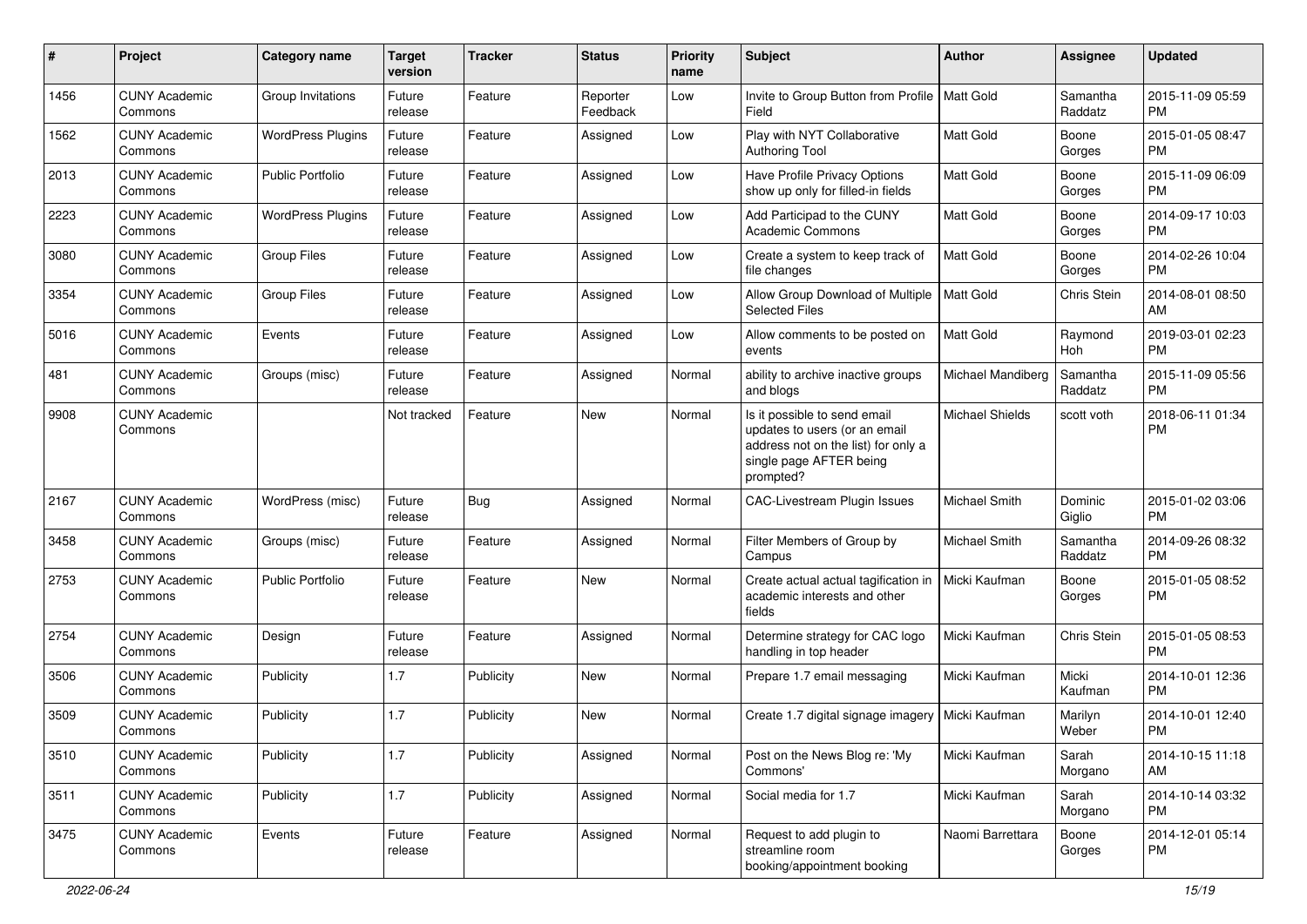| #     | Project                         | <b>Category name</b>     | Target<br>version | <b>Tracker</b> | <b>Status</b>        | <b>Priority</b><br>name | <b>Subject</b>                                                                                  | <b>Author</b>           | <b>Assignee</b>       | <b>Updated</b>                |
|-------|---------------------------------|--------------------------|-------------------|----------------|----------------------|-------------------------|-------------------------------------------------------------------------------------------------|-------------------------|-----------------------|-------------------------------|
| 9346  | <b>CUNY Academic</b><br>Commons | WordPress (misc)         | Not tracked       | <b>Bug</b>     | <b>New</b>           | Normal                  | Clone cetls.bmcc.cuny.edu for<br>development                                                    | Owen Roberts            | Raymond<br><b>Hoh</b> | 2018-03-06 05:35<br><b>PM</b> |
| 6665  | <b>CUNY Academic</b><br>Commons |                          | Not tracked       | Publicity      | <b>New</b>           | Normal                  | Dead Link in 1.10 announcement<br>post                                                          | Paige Dupont            | <b>Stephen Real</b>   | 2016-12-01 03:11<br><b>PM</b> |
| 11449 | <b>CUNY Academic</b><br>Commons | WordPress - Media        | Not tracked       | Support        | Reporter<br>Feedback | Normal                  | Cloning Media Library for JITP<br>from Staging to Production Site                               | Patrick DeDauw          | Boone<br>Gorges       | 2019-05-13 12:00<br><b>PM</b> |
| 14483 | <b>CUNY Academic</b><br>Commons | WordPress - Media        | Not tracked       | Bug            | Reporter<br>Feedback | Normal                  | <b>Wordpress PDF Embed Stopped</b><br>Working after JITP Media Clone                            | Patrick DeDauw          | Boone<br>Gorges       | 2021-05-20 01:51<br><b>PM</b> |
| 8675  | <b>CUNY Academic</b><br>Commons | User Onboarding          | Future<br>release | Bug            | Reporter<br>Feedback | Low                     | Add new User search screen calls<br>for the input of email address but<br>doesn't work with one | Paul Hebert             | Boone<br>Gorges       | 2017-10-11 11:17<br>AM        |
| 16294 | <b>CUNY Academic</b><br>Commons |                          |                   | Bug            | <b>New</b>           | Urgent                  | CAC is down                                                                                     | Raffi<br>Khatchadourian |                       | 2022-06-24 02:36<br><b>PM</b> |
| 5182  | <b>CUNY Academic</b><br>Commons | Social Paper             | Future<br>release | Design/UX      | New                  | Normal                  | "Publishing" a private paper on<br>social paper?                                                | Raffi<br>Khatchadourian | Boone<br>Gorges       | 2016-10-13 04:12<br><b>PM</b> |
| 5183  | <b>CUNY Academic</b><br>Commons | Social Paper             | Future<br>release | Design/UX      | <b>New</b>           | Normal                  | Creating a new paper when<br>viewing an existing paper                                          | Raffi<br>Khatchadourian | Samantha<br>Raddatz   | 2016-02-02 12:09<br><b>PM</b> |
| 9420  | <b>CUNY Academic</b><br>Commons | cuny.is                  | Not tracked       | Feature        | <b>New</b>           | Normal                  | Request for http://cuny.is/streams                                                              | Raffi<br>Khatchadourian | Marilyn<br>Weber      | 2018-04-02 10:08<br>AM        |
| 11077 | <b>CUNY Academic</b><br>Commons | Events                   | Not tracked       | Feature        | Reporter<br>Feedback | Normal                  | Show event category description<br>in event list view                                           | Raffi<br>Khatchadourian |                       | 2019-02-12 10:38<br><b>PM</b> |
| 14792 | <b>CUNY Academic</b><br>Commons |                          |                   | <b>Bug</b>     | <b>New</b>           | Normal                  | Inconsistent email notifications<br>from gravity forms                                          | Raffi<br>Khatchadourian |                       | 2021-10-04 01:50<br><b>PM</b> |
| 15242 | <b>CUNY Academic</b><br>Commons | Performance              | Not tracked       | Bug            | Reporter<br>Feedback | Normal                  | Slugist site                                                                                    | Raffi<br>Khatchadourian | Boone<br>Gorges       | 2022-02-07 11:14<br>AM        |
| 15516 | <b>CUNY Academic</b><br>Commons | <b>WordPress Plugins</b> |                   | <b>Bug</b>     | Reporter<br>Feedback | Normal                  | Can't publish or save draft of post<br>on wordpress.com                                         | Raffi<br>Khatchadourian | Raymond<br><b>Hoh</b> | 2022-03-02 05:52<br><b>PM</b> |
| 16290 | <b>CUNY Academic</b><br>Commons |                          |                   | Feature        | Reporter<br>Feedback | Normal                  | Add Table Of Contents Block<br>plug-in                                                          | Raffi<br>Khatchadourian |                       | 2022-06-24 10:26<br>AM        |
| 8498  | <b>CUNY Academic</b><br>Commons | <b>WordPress Plugins</b> | Future<br>release | Feature        | New                  | Low                     | <b>Gravity Forms Email Users</b>                                                                | Raffi<br>Khatchadourian | Matt Gold             | 2017-10-13 12:58<br><b>PM</b> |
| 3691  | <b>CUNY Academic</b><br>Commons | <b>WordPress Plugins</b> | Future<br>release | <b>Bug</b>     | <b>New</b>           | Normal                  | <b>WPMU Domain Mapping</b><br>Debugging on cdev                                                 | Raymond Hoh             | <b>Matt Gold</b>      | 2014-12-12 09:04<br>AM        |
| 3939  | <b>CUNY Academic</b><br>Commons | <b>WordPress Plugins</b> | Future<br>release | <b>Bug</b>     | Hold                 | Normal                  | Activity stream support for<br>Co-Authors Plus plugin                                           | Raymond Hoh             | Raymond<br>Hoh        | 2015-11-09 06:13<br><b>PM</b> |
| 11243 | <b>CUNY Academic</b><br>Commons | BuddyPress (misc)        | Future<br>release | Bug            | <b>New</b>           | Normal                  | Audit bp-custom.php                                                                             | Raymond Hoh             | Raymond<br>Hoh        | 2022-04-26 11:59<br>AM        |
| 14496 | <b>CUNY Academic</b><br>Commons | Domain Mapping           | Future<br>release | <b>Bug</b>     | <b>New</b>           | Normal                  | Mapped domain SSO uses<br>third-party cookies                                                   | Raymond Hoh             | Raymond<br>Hoh        | 2021-05-24 04:03<br><b>PM</b> |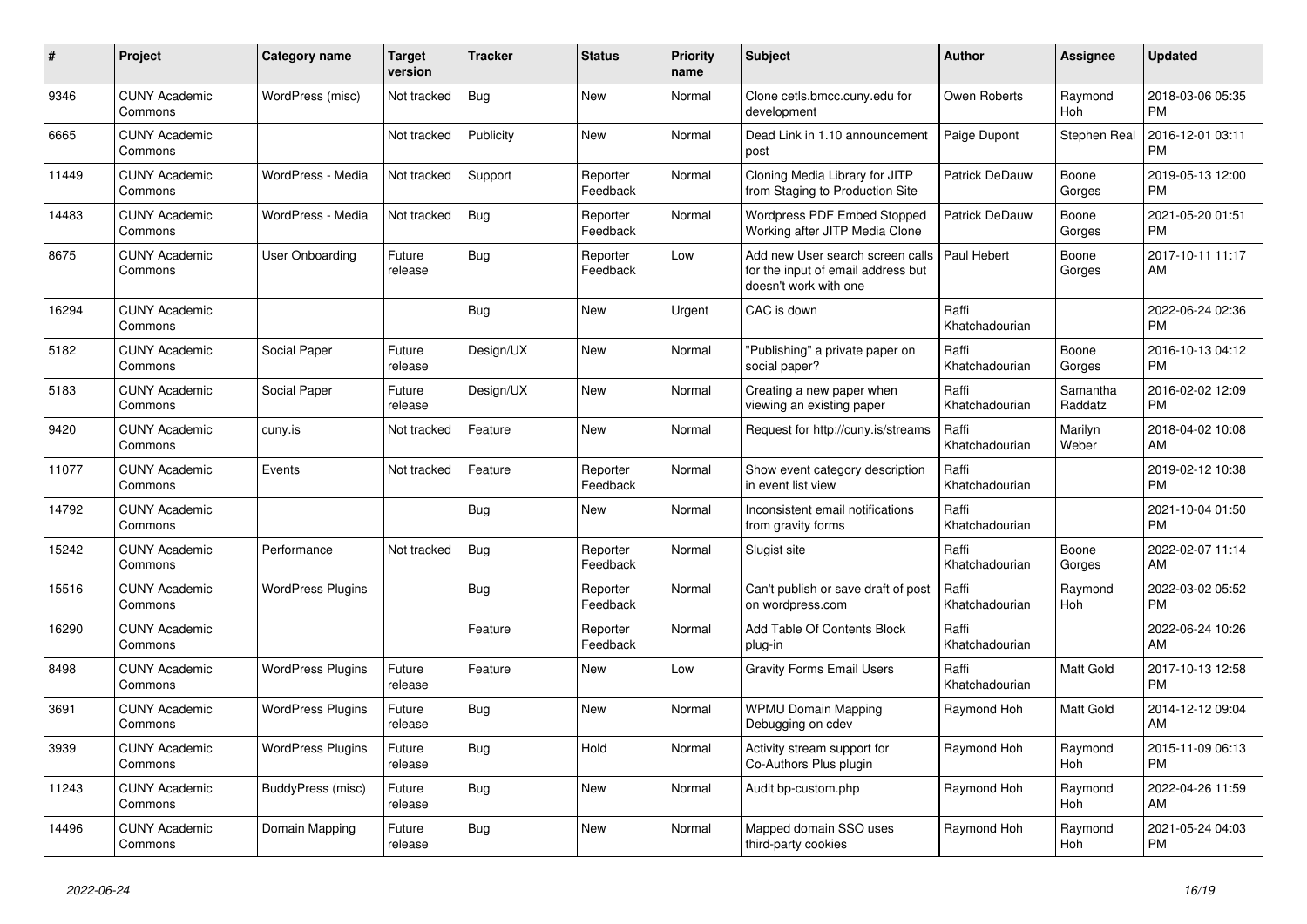| #     | <b>Project</b>                  | Category name            | <b>Target</b><br>version | <b>Tracker</b> | <b>Status</b>                       | <b>Priority</b><br>name | <b>Subject</b>                                                            | <b>Author</b>    | <b>Assignee</b>       | <b>Updated</b>                |
|-------|---------------------------------|--------------------------|--------------------------|----------------|-------------------------------------|-------------------------|---------------------------------------------------------------------------|------------------|-----------------------|-------------------------------|
| 14908 | <b>CUNY Academic</b><br>Commons | Performance              |                          | <b>Bug</b>     | <b>New</b>                          | Normal                  | Stale object cache on cdev                                                | Raymond Hoh      | Boone<br>Gorges       | 2021-12-07 09:45<br>AM        |
| 16177 | <b>CUNY Academic</b><br>Commons | Reply By Email           |                          | <b>Bug</b>     | <b>New</b>                          | Normal                  | Switch to Inbound mode for RBE                                            | Raymond Hoh      | Raymond<br>Hoh        | 2022-05-30 04:32<br><b>PM</b> |
| 16255 | <b>CUNY Academic</b><br>Commons | WordPress (misc)         |                          | Bug            | <b>New</b>                          | Normal                  | Need to define 'MULTISITE'<br>constant in wp-config.php                   | Raymond Hoh      |                       | 2022-06-19 09:31<br>AM        |
| 16296 | <b>CUNY Academic</b><br>Commons | Home Page                | 2.0.2                    | <b>Bug</b>     | Staged for<br>Production<br>Release | Normal                  | "Visit Profile" link on Member<br>Directory page doesn't work<br>properly | Raymond Hoh      | Raymond<br><b>Hoh</b> | 2022-06-24 07:54<br><b>PM</b> |
| 14983 | <b>CUNY Academic</b><br>Commons | WordPress (misc)         | Not tracked              | Support        | Reporter<br>Feedback                | Normal                  | 'Read More" tag not working                                               | Rebecca Krisel   | Raymond<br>Hoh        | 2021-11-23 01:17<br><b>PM</b> |
| 58    | <b>CUNY Academic</b><br>Commons | BuddyPress (misc)        | Future<br>release        | Feature        | Assigned                            | Low                     | Make member search sortable by<br>last name                               | Roberta Brody    | Boone<br>Gorges       | 2010-08-26 02:38<br><b>PM</b> |
| 4221  | <b>CUNY Academic</b><br>Commons | Group Forums             | Future<br>release        | Design/UX      | Assigned                            | Normal                  | Add 'Number of Posts' display<br>option to Forum page                     | Samantha Raddatz | Samantha<br>Raddatz   | 2015-06-26 02:21<br><b>PM</b> |
| 4222  | <b>CUNY Academic</b><br>Commons | User Experience          | Future<br>release        | Design/UX      | New                                 | Normal                  | Add information to 'Delete<br>Account' page                               | Samantha Raddatz | scott voth            | 2015-06-26 11:35<br>AM        |
| 4225  | <b>CUNY Academic</b><br>Commons | DiRT Integration         | Future<br>release        | Design/UX      | <b>New</b>                          | Normal                  | Add information to DIRT page (in<br>Create a Group)                       | Samantha Raddatz | <b>Matt Gold</b>      | 2015-06-26 03:14<br><b>PM</b> |
| 4226  | <b>CUNY Academic</b><br>Commons | <b>BuddyPress Docs</b>   | Future<br>release        | Design/UX      | <b>New</b>                          | Normal                  | Add option to connect a Doc with<br>a Group                               | Samantha Raddatz | Samantha<br>Raddatz   | 2015-09-09 04:08<br><b>PM</b> |
| 4253  | <b>CUNY Academic</b><br>Commons | <b>Public Portfolio</b>  | Future<br>release        | Design/UX      | New                                 | Normal                  | Encourage users to add portfolio<br>content                               | Samantha Raddatz | Samantha<br>Raddatz   | 2015-07-07 11:32<br>AM        |
| 4592  | <b>CUNY Academic</b><br>Commons | Events                   | Future<br>release        | Design/UX      | <b>New</b>                          | Normal                  | Event Creation - Venue Dropdown<br>Slow                                   | Samantha Raddatz | Boone<br>Gorges       | 2015-09-14 04:56<br><b>PM</b> |
| 4622  | <b>CUNY Academic</b><br>Commons | <b>Public Portfolio</b>  | Future<br>release        | Design/UX      | <b>New</b>                          | Normal                  | <b>Profile Visibility Settings</b>                                        | Samantha Raddatz | Samantha<br>Raddatz   | 2015-09-21 12:18<br><b>PM</b> |
| 5298  | <b>CUNY Academic</b><br>Commons |                          | Not tracked              | Publicity      | <b>New</b>                          | Normal                  | Survey Pop-Up Text                                                        | Samantha Raddatz | Samantha<br>Raddatz   | 2016-03-22 12:27<br><b>PM</b> |
| 585   | <b>CUNY Academic</b><br>Commons | Group Forums             | Future<br>release        | Feature        | Assigned                            | Normal                  | Merge Forum Topics                                                        | Sarah Morgano    | Boone<br>Gorges       | 2011-07-06 04:11<br><b>PM</b> |
| 1888  | <b>CUNY Academic</b><br>Commons | Home Page                | Future<br>release        | Feature        | Assigned                            | Normal                  | Refactor BP MPO Activity Filter to<br>support proper pagination           | Sarah Morgano    | Boone<br>Gorges       | 2014-05-01 07:11<br><b>PM</b> |
| 5826  | <b>CUNY Academic</b><br>Commons | <b>WordPress Plugins</b> | Future<br>release        | Support        | Reporter<br>Feedback                | Normal                  | <b>Remove Subscription Options</b><br>plugin from directory               | Sarah Morgano    | Sarah<br>Morgano      | 2016-10-21 04:14<br><b>PM</b> |
| 3492  | <b>CUNY Academic</b><br>Commons | <b>WordPress Themes</b>  | Future<br>release        | Support        | Assigned                            | Normal                  | Add CBOX theme to the<br>Commons                                          | scott voth       | Raymond<br><b>Hoh</b> | 2014-10-08 05:55<br><b>PM</b> |
| 4438  | <b>CUNY Academic</b><br>Commons | Events                   | Future<br>release        | <b>Bug</b>     | Assigned                            | Normal                  | Events Calendar - Export<br><b>Recurring Events</b>                       | scott voth       | Daniel Jones          | 2016-05-23 04:25<br><b>PM</b> |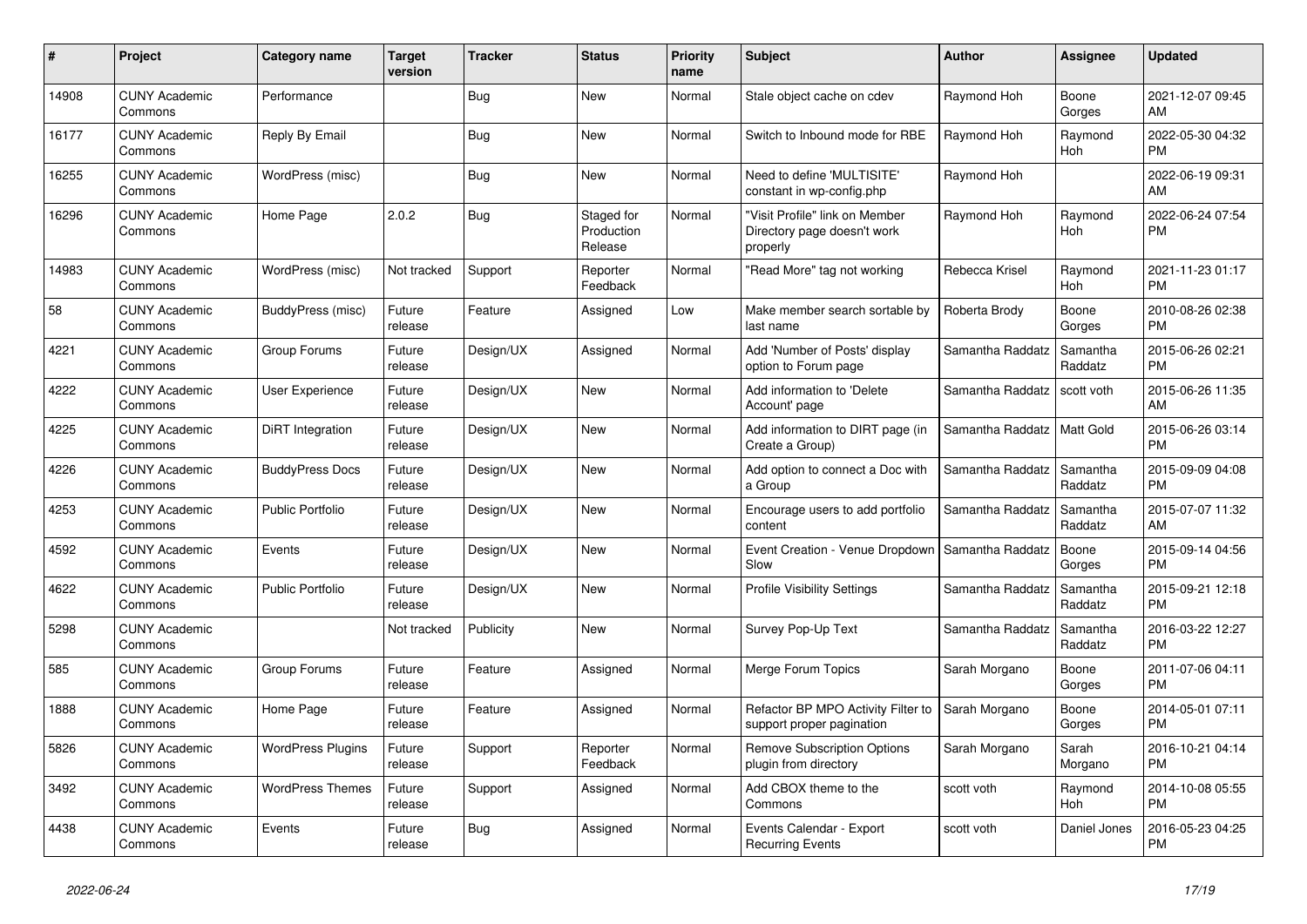| #     | Project                         | <b>Category name</b>     | <b>Target</b><br>version | <b>Tracker</b> | <b>Status</b>        | <b>Priority</b><br>name | <b>Subject</b>                                                                       | Author     | Assignee           | <b>Updated</b>                |
|-------|---------------------------------|--------------------------|--------------------------|----------------|----------------------|-------------------------|--------------------------------------------------------------------------------------|------------|--------------------|-------------------------------|
| 5827  | <b>CUNY Academic</b><br>Commons | <b>Public Portfolio</b>  | Future<br>release        | <b>Bug</b>     | Assigned             | Normal                  | Academic Interests square<br>bracket links not working                               | scott voth | Chris Stein        | 2016-08-11 11:59<br><b>PM</b> |
| 9515  | <b>CUNY Academic</b><br>Commons | <b>WordPress Plugins</b> | Not tracked              | <b>Bug</b>     | Reporter<br>Feedback | Normal                  | Text to Speech plugin - "More<br>Slowly" checkbox not working                        | scott voth | Boone<br>Gorges    | 2018-06-13 02:26<br><b>PM</b> |
| 10226 | <b>CUNY Academic</b><br>Commons | Courses                  | Future<br>release        | Feature        | <b>New</b>           | Normal                  | Add "My Courses" to drop down<br>list                                                | scott voth | Boone<br>Gorges    | 2021-11-19 12:42<br><b>PM</b> |
| 10354 | <b>CUNY Academic</b><br>Commons | <b>Public Portfolio</b>  | Future<br>release        | Feature        | <b>New</b>           | Normal                  | Opt out of Having a Profile Page                                                     | scott voth | Chris Stein        | 2020-05-12 10:43<br>AM        |
| 10839 | <b>CUNY Academic</b><br>Commons | About page               | Not tracked              | Support        | <b>New</b>           | Normal                  | <b>Mission Statement Needs</b><br>Revision                                           | scott voth | <b>Matt Gold</b>   | 2018-12-26 10:58<br>AM        |
| 10982 | <b>CUNY Academic</b><br>Commons | Domain Mapping           | Not tracked              | Support        | Reporter<br>Feedback | Normal                  | <b>CNAME</b> question                                                                | scott voth |                    | 2019-01-22 04:29<br><b>PM</b> |
| 11386 | <b>CUNY Academic</b><br>Commons | WordPress - Media        | Not tracked              | Support        | Reporter<br>Feedback | Normal                  | disappearing images                                                                  | scott voth | Boone<br>Gorges    | 2019-05-14 10:32<br>AM        |
| 11393 | <b>CUNY Academic</b><br>Commons |                          | Not tracked              | Publicity      | New                  | Normal                  | After 1.15 release, ceate a hero<br>slide and post about adding a site<br>to a group | scott voth | Patrick<br>Sweeney | 2019-05-14 10:32<br>AM        |
| 11493 | <b>CUNY Academic</b><br>Commons | Domain Mapping           | Not tracked              | Support        | Reporter<br>Feedback | Normal                  | Domain Mapping Request - Talia<br>Schaffer                                           | scott voth | Matt Gold          | 2019-08-06 08:39<br>AM        |
| 11496 | <b>CUNY Academic</b><br>Commons | <b>Public Portfolio</b>  | 1.15.2                   | Support        | New                  | Normal                  | Replace Twitter Icon on Member<br>Portfolio page                                     | scott voth | Boone<br>Gorges    | 2019-06-06 01:03<br><b>PM</b> |
| 11531 | <b>CUNY Academic</b><br>Commons | Events                   | Future<br>release        | Feature        | <b>New</b>           | Normal                  | Main Events calendar should<br>include non-public events that<br>user has access to  | scott voth | Boone<br>Gorges    | 2019-06-11 10:00<br>AM        |
| 11788 | <b>CUNY Academic</b><br>Commons | <b>WordPress Plugins</b> | Future<br>release        | Support        | Reporter<br>Feedback | Normal                  | Plugin Request - Browse Aloud                                                        | scott voth |                    | 2019-09-24 08:42<br>AM        |
| 11860 | <b>CUNY Academic</b><br>Commons | Registration             | Future<br>release        | Feature        | <b>New</b>           | Normal                  | Ensure Students Are Aware They<br>Can Use Aliases At Registration                    | scott voth |                    | 2019-09-24 08:46<br>AM        |
| 12247 | <b>CUNY Academic</b><br>Commons | Publicity                | Not tracked              | Support        | <b>New</b>           | Normal                  | Screenshot of First Commons<br>Homepage                                              | scott voth | scott voth         | 2020-01-14 12:08<br><b>PM</b> |
| 12392 | <b>CUNY Academic</b><br>Commons | Help/Codex               | Not tracked              | Documentation  | <b>New</b>           | Normal                  | <b>Updates to Common Commons</b><br>Questions on Help Page                           | scott voth | Margaret<br>Galvan | 2020-02-11 10:53<br>AM        |
| 12573 | <b>CUNY Academic</b><br>Commons | <b>WordPress Plugins</b> | Future<br>release        | Bug            | <b>New</b>           | Normal                  | <b>CommentPress Core Issues</b>                                                      | scott voth |                    | 2020-03-24 04:32<br>PM        |
| 13946 | <b>CUNY Academic</b><br>Commons | <b>WordPress Plugins</b> | 2.1.0                    | Support        | Assigned             | Normal                  | Custom Embed handler For<br>OneDrive files                                           | scott voth | Raymond<br>Hoh     | 2022-05-26 10:46<br>AM        |
| 14113 | <b>CUNY Academic</b><br>Commons | WordPress (misc)         | Future<br>release        | <b>Bug</b>     | Hold                 | Normal                  | Block Editor Not Working on this<br>page - Json error                                | scott voth | Boone<br>Gorges    | 2021-03-05 11:01<br>AM        |
| 14394 | <b>CUNY Academic</b><br>Commons |                          | Not tracked              | Feature        | New                  | Normal                  | Commons News Site - redesign                                                         | scott voth | scott voth         | 2021-09-14 10:46<br>AM        |